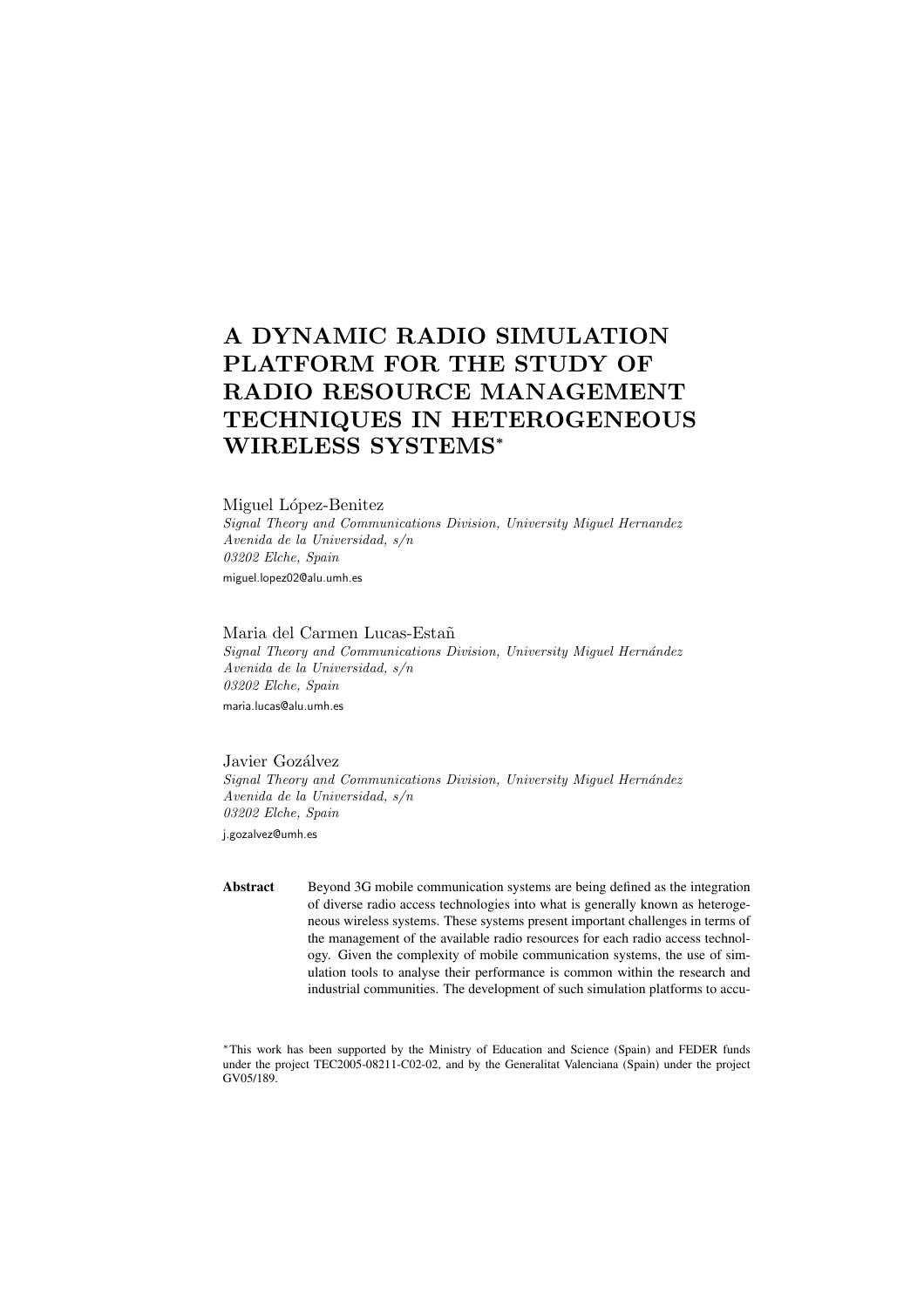rately investigate radio resource management techniques in heterogeneous wireless systems is a challenging task. In this context, this paper presents SPHERE, a Simulation Platform for HEterogeneous wiREless systems developed at the University Miguel Hernández. The system level simulation platform is currently capable of simultaneously emulating the transmission of GPRS, EDGE and HS-DPA at the packet level. Given the modularity of the SPHERE platform and its detailed modelling of each radio access technology, the platform can also be used to investigate the optimisation of radio resource management techniques within each modelled system. This paper not only presents and validates the SPHERE platform, but it also introduces radio resource management investigations currently being conducted using the advanced simulation platform.

Keywords: Simulation platform, heterogeneous wireless systems, common radio resource management, radio resource management.

# Introduction

While cellular operators are currently directing their efforts towards the development and exploitation of third generation (3G) systems, research activities are focused on the definition of beyond 3G (B3G) or fourth generation (4G) systems [21]. While some research initiatives consider 4G as a new radio access technology, most of the research community, including research programs within the European Commission, envisage B3G or 4G systems as the integration and joint management of various radio access technologies, including current 2G/3G/3.5G cellular systems, WLAN (Wireless Local Area Network), DVB (Digital Video Broadcasting), DAB (Digital Audio Broadcasting), and any potential new technologies that might appear in the future.

In this context, one of the main challenges that heterogeneous wireless systems must overcome is the ability to guarantee the interoperability and efficient management of the different Radio Access Technologies (RATs) in order to provide the user with a suitable and consistent Quality of Service (QoS) level. To this end, one of the key elements that must be considered by the network provider, and that is currently a hot topic within the 4G research community, is the Common Radio Resource Management (CRRM) of the different radio access technologies.

To accurately evaluate the performance of mobile communication systems before considering a prototype or full-scale deployment, the use of simulation platforms is becoming increasingly common within the research community. To conduct meaningful and appropriate studies, such simulation platforms need to accurately implement the entities under evaluation. The implementation of such advanced simulation tools has become a very challenging task when investigating CRRM techniques, since different RATs need to be simultaneously emulated in a single platform.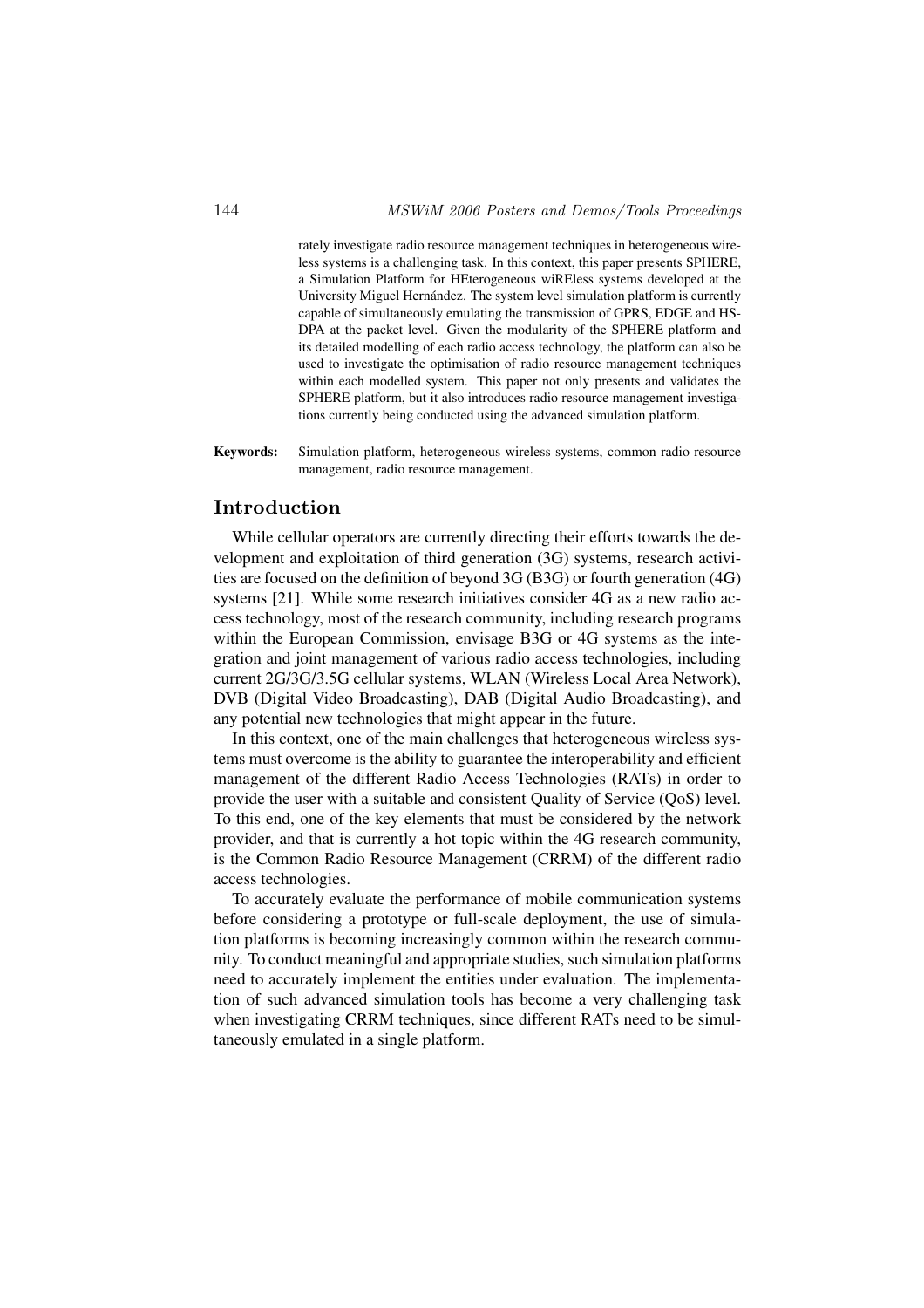This work presents and describes SPHERE, an advanced Simulation Platform for HEterogeneous wiREless systems developed at the Signal Theory and Communications Division of the University Miguel Hernández. In its current state, the platform integrates three advanced system level simulators, which emulate the radio transmissions at the packet level, enabling an accurate evaluation of the final user perceived QoS. In particular, the SPHERE platform emulates the GPRS (General Packet Radio Service), EDGE (Enhanced Data-rates for GSM/Global Evolution), and HSDPA (High Speed Downlink Packet Access) radio access technologies. The radio interface specifications of these three technologies are faithfully implemented in the SPHERE simulation platform, which works with a high time resolution (in the order of some milliseconds) since it emulates transmissions at the slot or packet level. This modelling approach validates the capability of the SPHERE simulation platform to dynamically and precisely evaluate the performance of RRM/CRRM techniques. It is important to highlight that such techniques try to optimise the radio transmission and therefore developing simulation platforms, such as SPHERE, that model the complete radio transmission effects is of paramount importance. The platform has been developed following a modular and scalable design, which guarantees an easy adaptation of the platform configuration to specific requirements and allows the rapid integration of new radio access technologies.

The remainder of this paper is organized as follows. First, section 1 briefly revises some previous related work in order to position the SPHERE simulation platform with respect to other simulation tools. Section 2 describes the SPHERE platform, which is then validated in section 3. Two RRM and CRRM investigations that are currently being conducted at the Signal Theory and Communications Division of the University Miguel Hernández using the SPHERE simulation platform are then presented in section 4 to demonstrate the potential of SPHERE. Finally, section 5 summarises and concludes the paper.

#### 1. Related Work

To demonstrate the suitability and need in the research community of a simulation platform such as SPHERE, this section presents some related work and the simulation platforms being employed. It is important to highlight the availability of various simulation platforms with different degrees of detail in their implementation depending on the particular investigation that is being carried out.

For example, while the work reported in [16] and [23] investigate different traffic distribution policies, implemented at the session level, among a variety of RATs, their simulation tools do not model specific radio features of each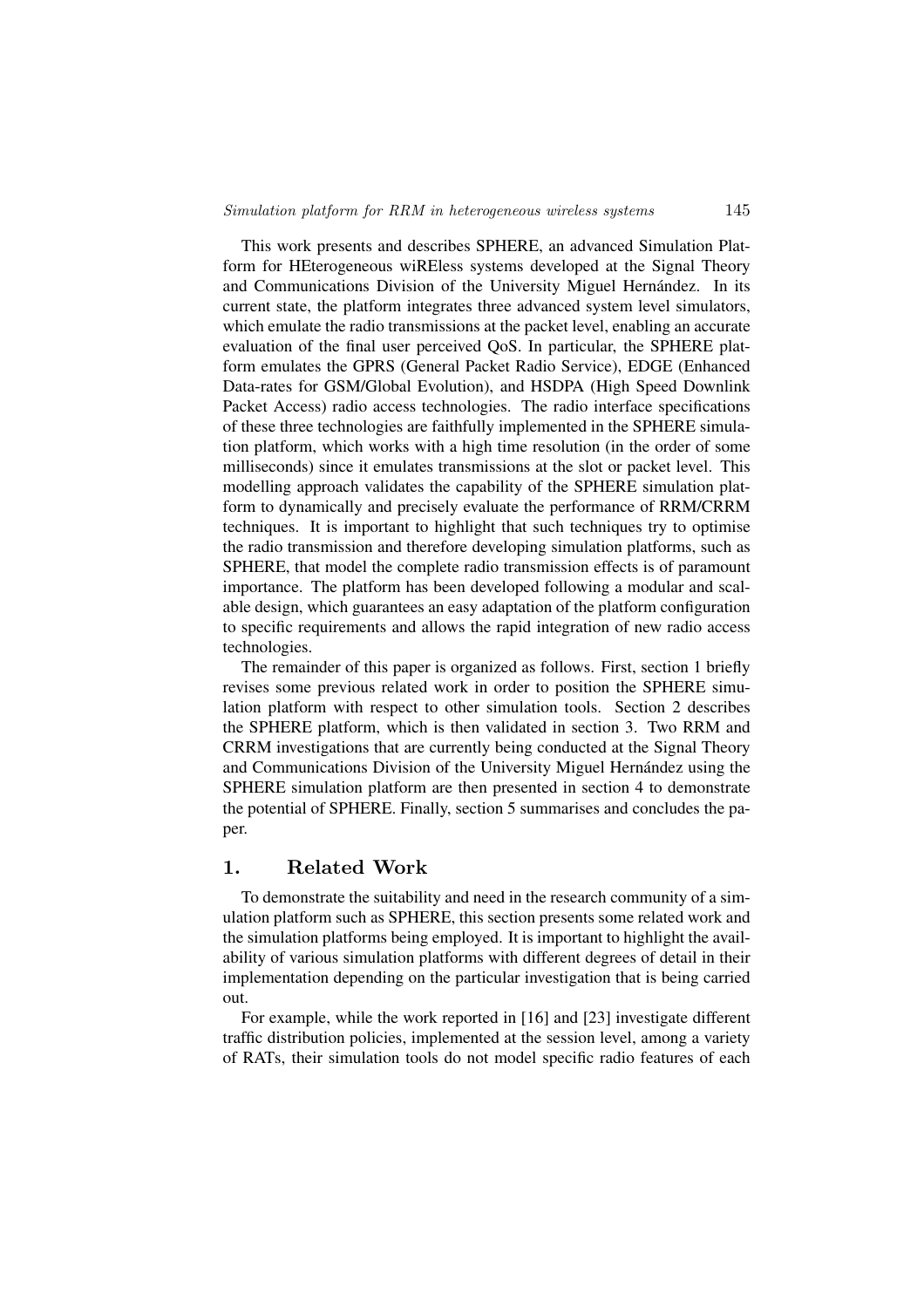RAT or even the radio transmission process at the packet level. The implemented tools also do not account for the radio propagation effects, limiting the finally obtained user perceived QoS figures given the strong influence of such effects on the performance of mobile communication systems. Although such modelling approach reduces the complexity of the simulation platform and can be valid for certain objectives, the use of detailed radio simulation platforms would be desirable when investigating advanced CRRM techniques.

The work reported in [18] proposes and evaluates several traffic distribution algorithms in a heterogeneous network composed of GPRS and UMTS. Although to measure the user satisfaction achieved with such algorithms, the implemented simulation tool takes into account propagation models and some specific RAT-features, it does not simulate the complete radio transmission process. As a result, the user perceived QoS is only derived from the experienced Carrier-to-Interference Ratio (CIR). The study carried out in [24] is based on an analytical model that relates the experienced CIR to the user perceived throughput. Nevertheless, the increasing complexity of mobile and wireless communication systems increases the difficulty of studying the performance of new techniques through analytical models. In fact, analytical studies usually require many simplifications and approximations that limit the accuracy and reliability of the obtained results.

Some European research projects, such EVEREST and DRiVE, have been devoted to the general study of heterogeneous wireless systems, and in particular of CRRM-related aspects. However, DRiVE references [3] point out that the simulation tools "were not designed to model packet level traffic, but only modelled services on a session level. The reason for this was that the simulations needed to model long-term variations in the traffic, and simulated a long time period (i.e. 24 hours). Therefore, the modelling of packet level traffic would lead to unacceptably long computation times". On the other hand, the EVEREST project has developed more sophisticated simulation tools to conduct their investigations [5], although such tools do not seem to be integrated into a single simulation platform that would enable the parallel and simultaneous emulation of all interacting aspects on a heterogeneous wireless system.

As it has been discussed, there are a variety of simulation platforms available within the research community to study heterogeneous wireless systems. The previous discussion has highlighted that their level of detail depends on the specific objectives of the conducted investigations. Although all simulation platforms are valid within their research framework, to the best of the authors' knowledge, there is no simulation platform available that implements at the packet/slot level different RATs and enables their simultaneous and parallel emulation. It is the authors' belief that such platform would be highly desirable to investigate CRRM policies and provide accurate results on the system performance and user perceived QoS.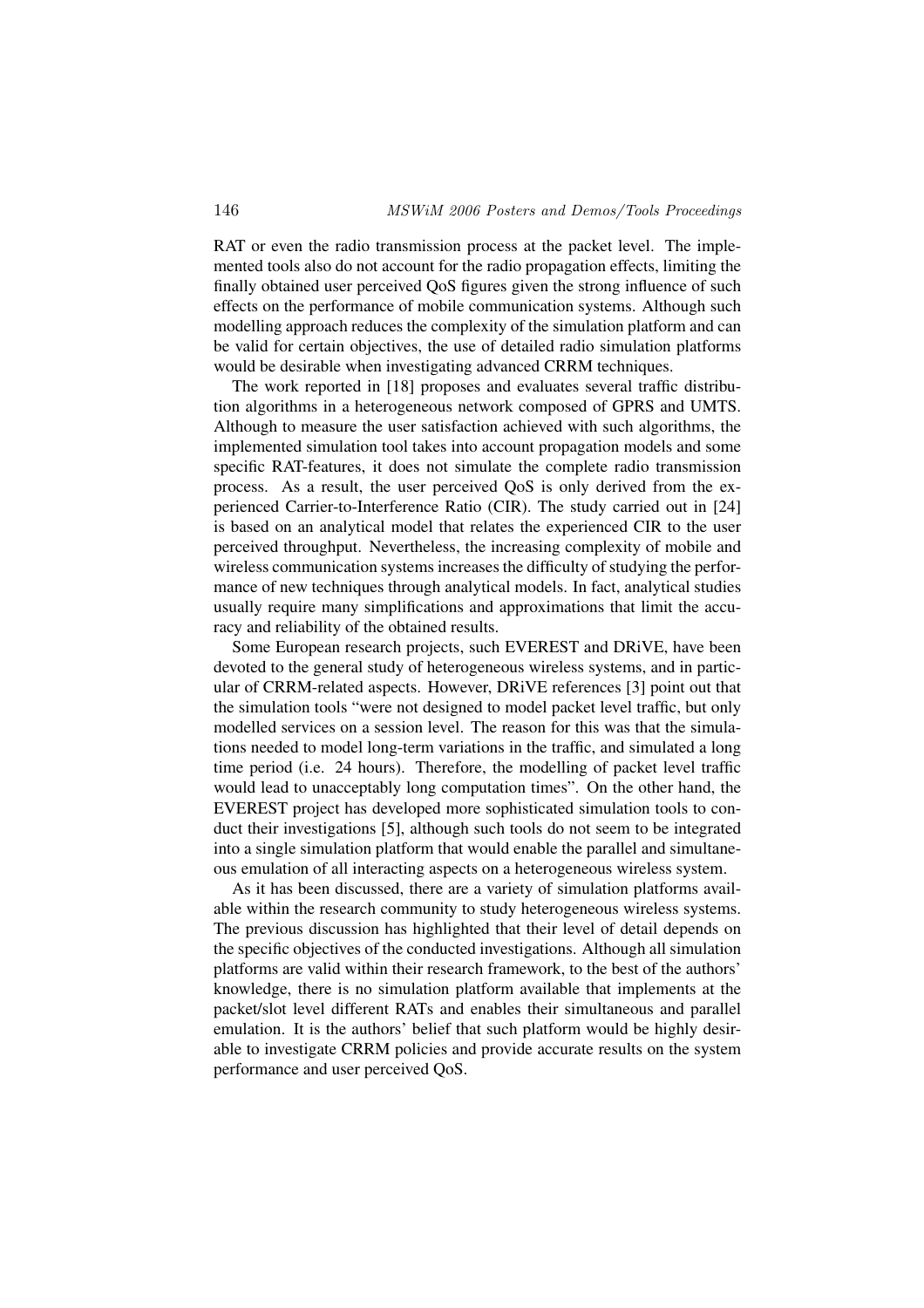In this context, the University Miguel Hernández has developed, in the framework of a nationally funded research project (entitled 'Decision making processes for common radio resource management in heterogeneous wireless networks'), the SPHERE simulation platform. This platform integrates three detailed system level simulators emulating the operation of different RATs (GPRS, EDGE and HSDPA) at the packet level, which enables accurate estimations of the system performance and user perceived QoS. The platform is currently being used to investigate advanced RRM and CRRM policies.

# 2. The SPHERE Platform

Figure 1 shows the logical structure of the SPHERE simulation platform. The components shown in this figure and all related aspects and features will be described in the following sections.

# 2.1 Cellular Environment

The SPHERE platform is a discrete-event system level simulator currently based on a cell layout of 27 omni-directional cells with a radius of 500m. The cells of the system are distributed following a three-cell cluster structure as shown in Figure 2. This configuration can be rapidly modified, including considering a sectorised cellular network, to match other cellular scenarios. In order to avoid border effects, a wrap-around technique has been applied (see Figure 2). Coverage from all RATs is provided in each cell. However, the existence of some regions without coverage from one or more RATs will also be considered.

The *Cellular Environment* entity in Figure 1 stores the location of each base station in the system and an updated list of all the resources allocated at any given time by any base station. This information will be needed to estimate the experienced interference levels.

# 2.2 Radio Link

This component models the radio propagation conditions between transmitter and receiver. The *Radio Link* element characterises the long-term variations of the signal, i.e. path loss and shadowing.

For path loss estimation, the COST 231 extension of the well-known Okumura-Hata model has been used, which is applicable to frequencies from 1.5 GHz up to 2 GHz. For GPRS and EDGE, a carrier frequency of 1.8 GHz has been assumed. A carrier frequency equal to 2 GHz has been considered for HSDPA. For the rest of parameters of the model, typical values have been used.

The path loss model provides an average measure of the signal attenuation over a given distance. However, for the same distance between transmitter and receiver, different values of instantaneous loss can be obtained due to different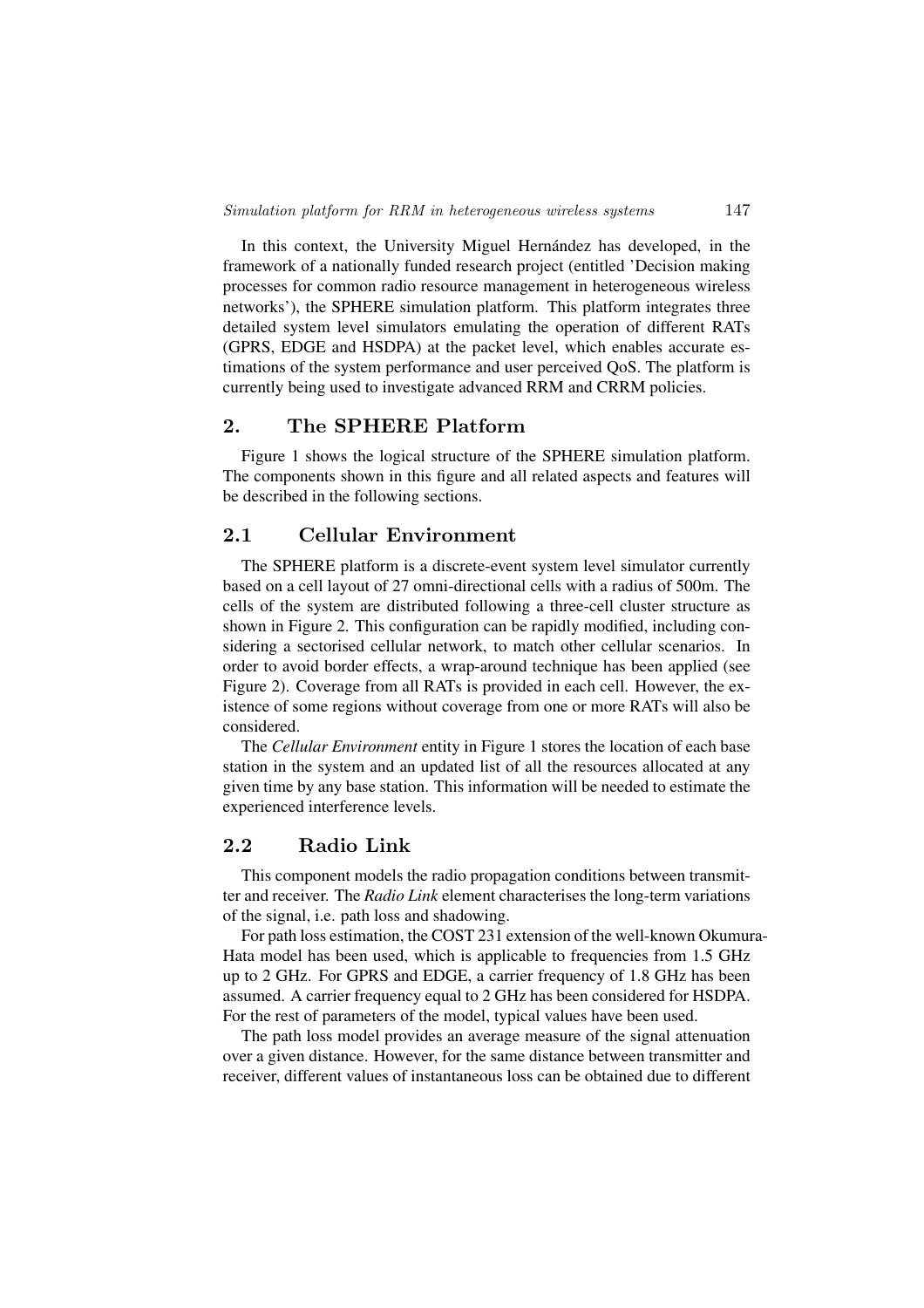

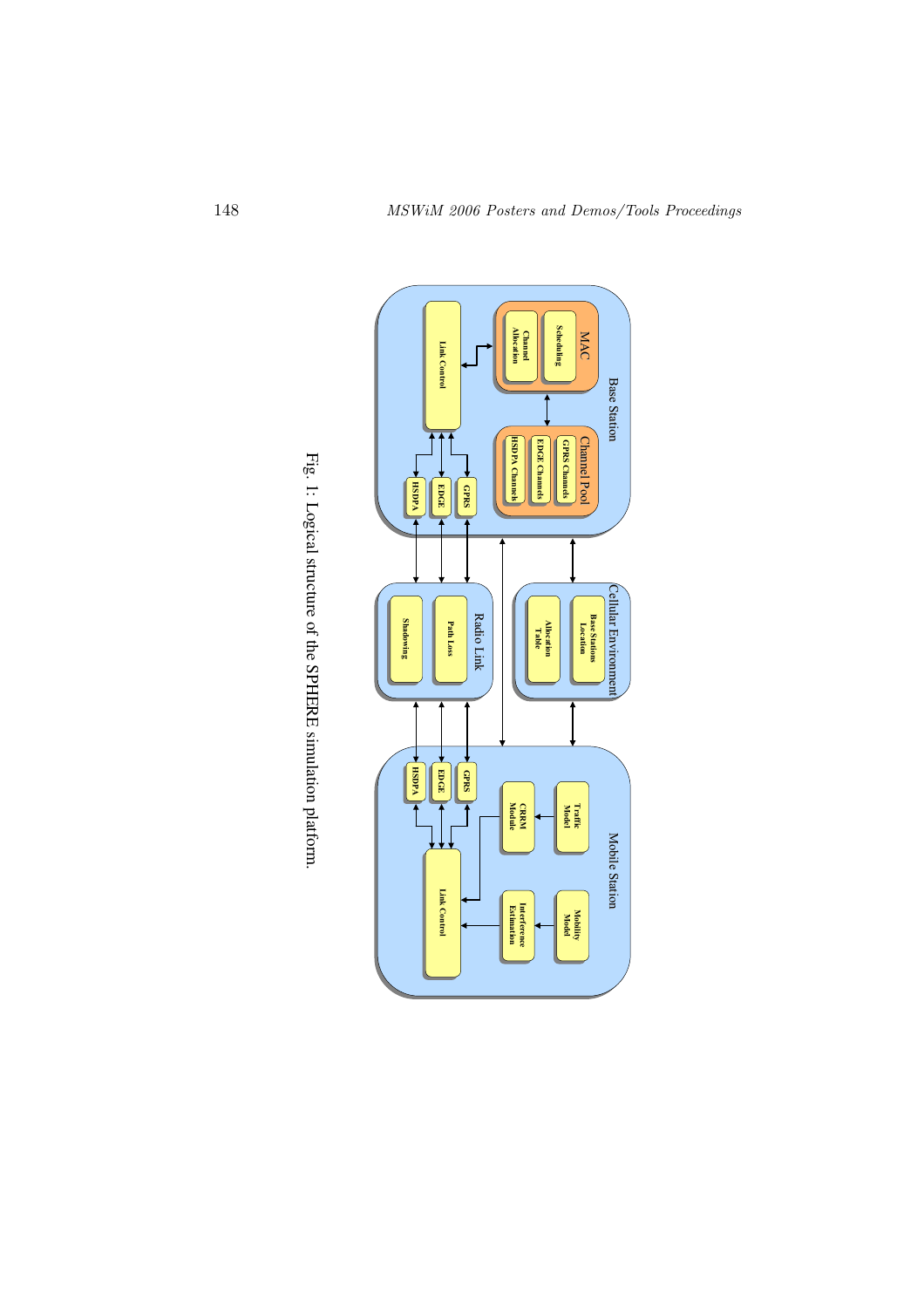

Fig. 2: Cell layout of the SPHERE simulation platform.

surrounding environments. This effect is included by means of the shadowing, which adds additional signal attenuation due to obstacles in the path between transmitter and receiver. Measurements have shown that the shadowing loss can be modelled as a random process with a normal distribution of mean 0 dB and standard deviation between 4 and 12 dB depending on the propagation environment. A shadowing standard deviation of 6 dB has been considered in this work. The shadowing is a spatially correlated process so that the shadowing loss experienced by a mobile at a given position is correlated to that experienced at a nearby position. This spatial correlation has been modelled as detailed in [12] with a de-correlation distance of 20 m.

#### 2.3 Base Station

As the platform currently focuses on downlink transmissions, the *Base Station* component is responsible for the Medium Access Control (MAC) functions, in particular the scheduling and the channel allocation.

When a mobile station requests a channel from a given RAT, the channel pool of the serving base station is examined. If a free channel is available on the requested RAT, the mobile station is assigned the channel, which can be selected in a random manner or according to the quality experienced in previous transmissions [9] or the estimated interference [11]. If a free channel is not available on the requested RAT, several options can be considered: either the mobile station is placed in a queue until a transmitting mobile ends its transmis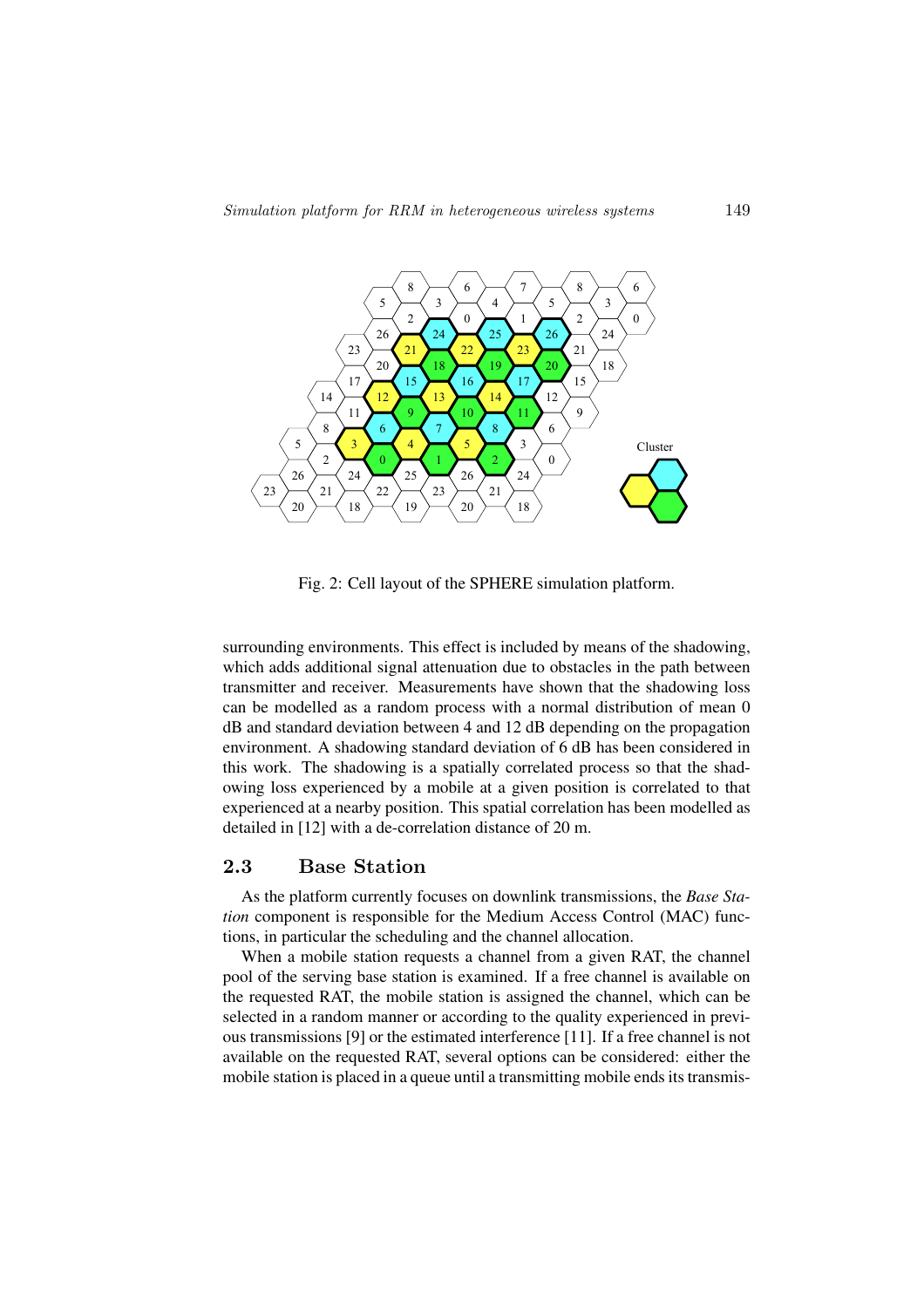sion and releases its channel, or the user is assigned a channel from a different RAT. For users in GPRS and EDGE queues, a First-Come First-Served (FCFS) scheduling policy is applied so that channel requests are satisfied in the same order as they appear. Users in the HSDPA queue can be served in a round robin fashion or according to the Max C/I criterion, which selects at any moment the user with better transmission quality.

Multi-channel operation has also been modelled in the platform. In this operation mode, the number of channels that the base station allocates to the mobile is subjected to the multislot or multicode capability of the mobile, the system load, the number of available resources, the requested service and the operator's policy.

## 2.4 Mobile Station

2.4.1 Mobility Model. The initial position of a mobile station within a cell is set randomly according to a random uniform distribution and the movement within the cell is currently performed at a constant speed. In order to integrate the mobility (continuous character) into the event-driven simulation (discrete character), the mobile's movement is modelled as a set of random steps. The length of each step is constant and equal to the de-correlation distance used for the shadowing model. Therefore, the time required to cover the distance is dependent on the speed. The position of a mobile at a particular time between two random positions is extracted by lineal interpolation. The direction of each step is randomly established by adding a random angle to the previous direction. The random angle is obtained from a normal distribution with zero mean and a variance dependent on the mobile speed. This modelling procedure has been shown to be consistent with an analysis performed on real data. It also leads to a uniform density of users within the cell area on the long term.

2.4.2 Interference Estimation. Each mobile station is responsible for estimating the CIR level. The carrier level is obtained from the mobile's position, the base station's transmission power, and the base station's position. For FDMA/TDMA systems (i.e. GPRS and EDGE), the interference level is obtained in a similar manner but considering the power transmitted by co-channel interfering base stations, their positions and their active channels. Thus, the GPRS and EDGE CIR levels can be expressed as follows:

$$
CIR_{GPRS/EDGE} = \frac{\frac{P_i}{L_P^{ii} \cdot L_S^{ii}}}{\sum_{j \in \Omega} \frac{P_j}{L_P^{ij} \cdot L_S^{ij}} + N_0 \cdot W}
$$
(1)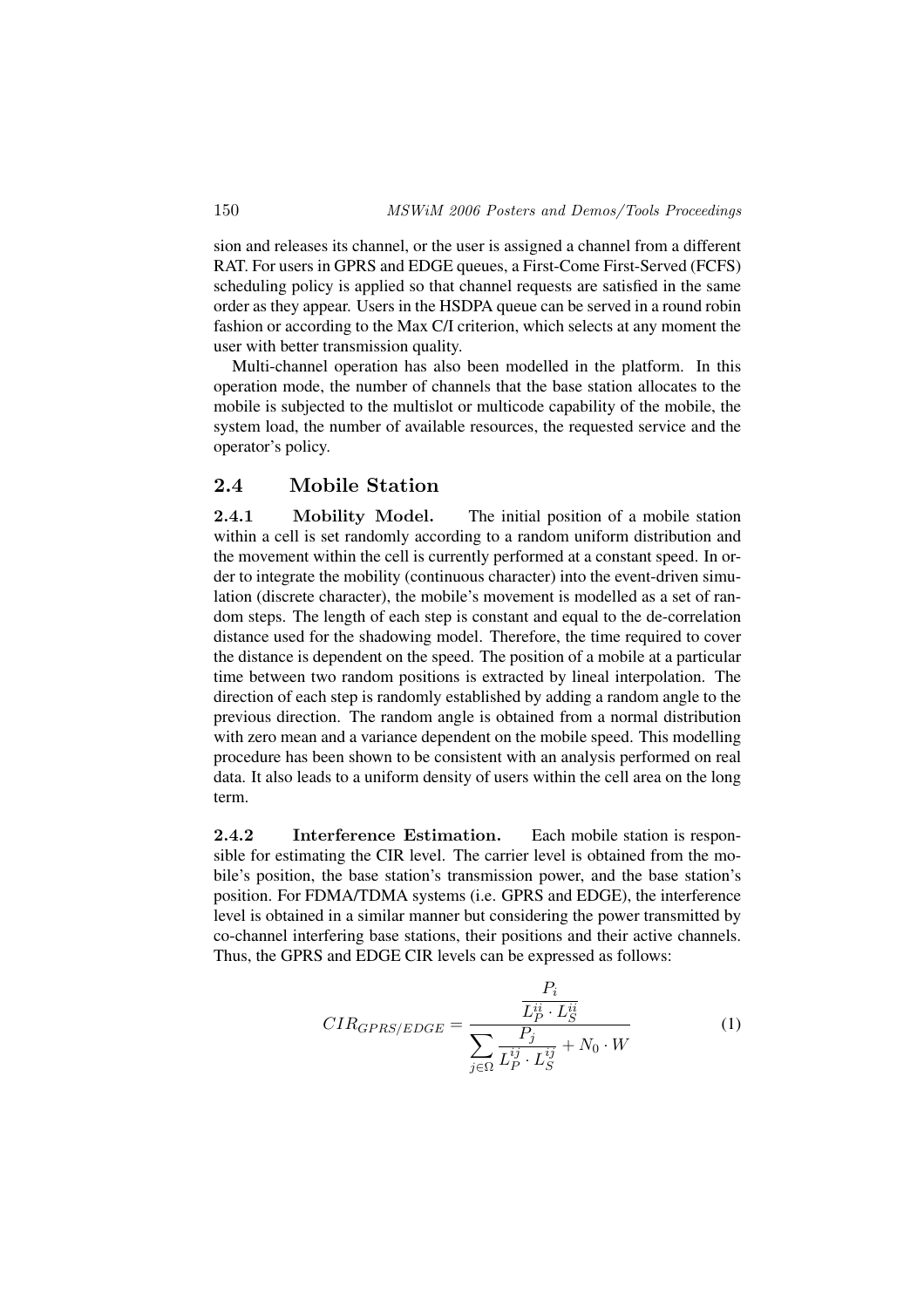where  $P_i$  is the transmission power of the desired signal in the reference cell (cell *i*),  $L_P^{ii}$  and  $L_S^{ii}$  are the path loss and shadowing loss over the link between transmitter and receiver at the reference cell,  $\Omega$  is the set of active transmitters in co-channel interfering cells,  $P_i$  is the transmission power of the interfering cells,  $L_P^{ij}$  $_{P}^{ij}$  and  $L_{S}^{ij}$  $\frac{y}{S}$  are the path loss and shadowing loss over the link between the active transmitting interferers in cells  $j$  and the interfered receiver at the reference cell i, and  $N_0W$  represents the thermal noise at the receiver in the reference cell, with  $N_0$  being the noise spectral density and W the bandwidth of the transmission channel.

In CDMA-based systems as HSDPA, channelisation codes for the users of the same cell are perfectly orthogonal. However, due to multi-path fading, this orthogonality decreases and some intra-cell interference component is observed. Intra-cell interference on a CDMA system is modelled by an orthogonality factor, which is usually denoted as  $\alpha$ . In absence of multi-path fading, the codes are perfectly orthogonal, so  $\alpha = 1$ . When two different samples of the same signal are received with similar strength,  $\alpha \approx 0.5$ . In the worst case  $\alpha$ = 0, meaning that orthogonality is entirely destroyed. Typical values of  $\alpha$  are between 0.4 and 0.9. Thus, the HSDPA CIR level can be expressed as follows:

$$
CIR_{HSDPA} = \frac{\overline{L_P^{ii} \cdot L_S^{ii}}}{\sum_{i' \in \Omega'} \frac{P_{i'} \cdot (1 - \alpha)}{L_P^{ii'} \cdot L_S^{ii'}} + \sum_{j \in \Omega} \frac{P_j}{L_P^{ij} \cdot L_S^{ij}} + N_0 \cdot W}
$$
(2)

where  $i'$  is related to users in the reference cell  $i$  other than the user of interest. In this expression, the parameters  $P_{i'}$  and  $P_j$  also include the base station power reserved for other channels different from the HSDPA High Speed Downlink Shared Channel (HS-DSCH).

2.4.3 Traffic Model. The transmitted information is generated by the *Traffic Model* component. Although this component should be implemented at the base station given that the tool models the downlink, it has been finally implemented in the *Mobile Station* entity for code optimisation reasons.

The SPHERE platform incorporates three accurate traffic models for web browsing, email, and H.263 video transmission. Future wireless systems will be used as a platform to support a wide range of data applications. Web browsing and email are some of the most popular applications in the fix network traffic. As this trend is expected to continue on the wireless domain, web browsing and e-mail applications have therefore been considered in the context of this work. This scenario has been extended by including a video service in order to enable the evaluation of system performance over a wider set of services (background, interactive, streaming, and conversational).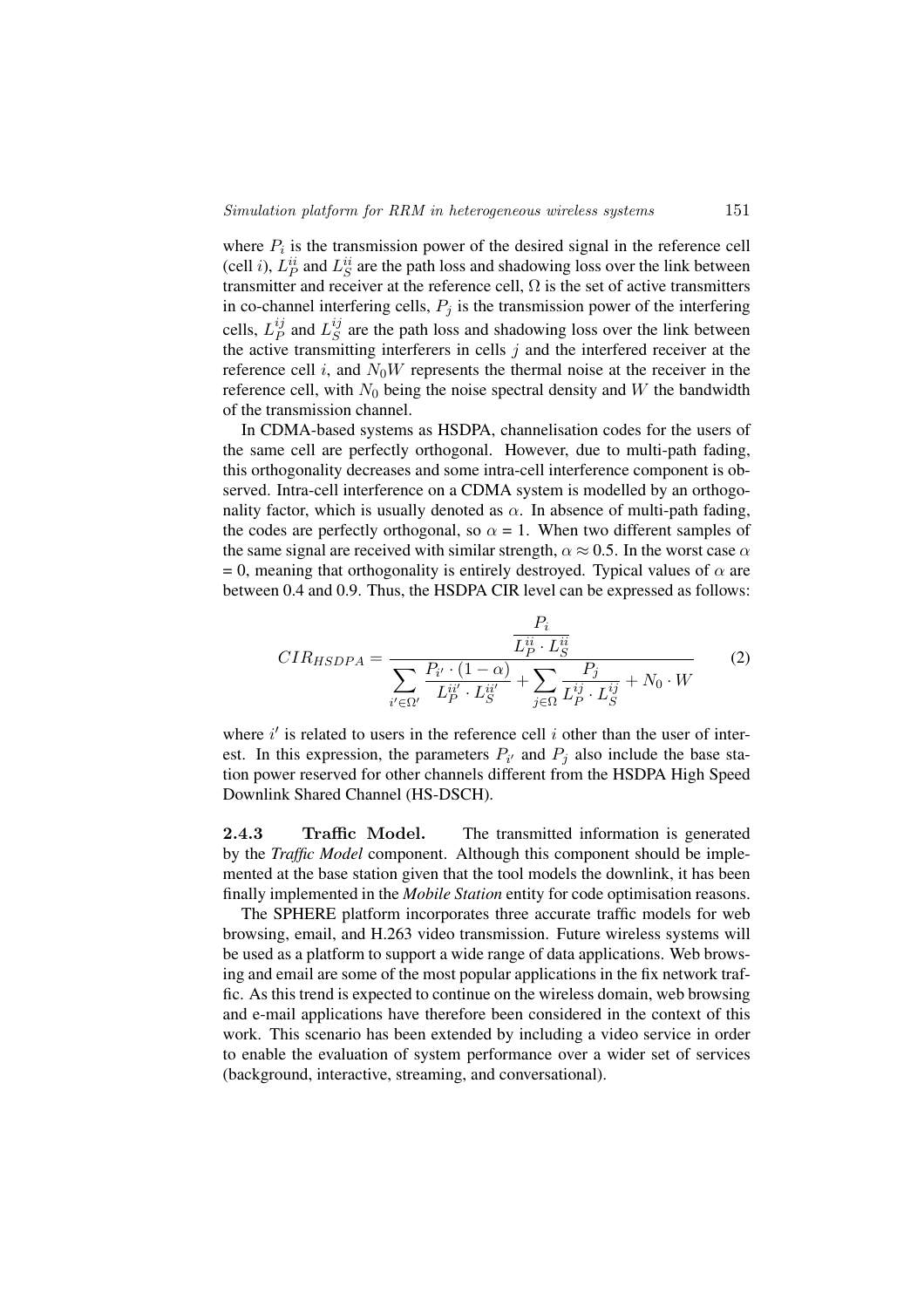For web browsing traffic, the model detailed in reference [1] has been implemented. The behaviour of web browsing applications is described in [1] by means of an ON/OFF model. Figure 3a illustrates this model. A web browsing session starts with the submission of a web page request by the user. The time interval needed to transfer the requested web page is referred to as active period. When the transfer is completed, the user will take some time to read the information before initiating another request. This time corresponds to the inactive period. As [1] is based on HTTP 0.9/1.0, where a different TCP connection is established for the transmission of each object in a web page, a distinction is made between active ON and active OFF times. The active ON time corresponds to the time needed for the transmission of a single object of a web page, while the active OFF time corresponds to the time between closing a TCP connection and opening a new one to transfer the next object.

For email traffic the model detailed in [13] has been implemented. It is also based on an ON/OFF approach (see Figure 3b). The model assumes that incoming messages are stored at a dedicated email server. This server keeps the emails in a mailbox until the user logs onto the network and downloads the emails. When the user opens the mailbox, the headers of the available messages are downloaded. The user scans then through these headers and downloads the emails she/he is interested in. When the user downloads a message (active period), she/he will read it (inactive period) before downloading the next message, and so on.

For real-time H.263 video traffic, the model described in [15] has been implemented. This model takes into account the three different frame types considered in the H.263 standard, namely I, P and PB. Each frame type exhibits different statistical properties, which are accurately captured by the model. The parameters defined by the model are the size and the duration of the frames, the correlation between both parameters for each video frame, and the transition probability between different video frame types. The modelling is performed at two levels. On one hand, the first level establishes the frame type to generate. I-frames are periodically created, while a Markov chain drives the transition between P- and PB-frames generation. On the other hand, once the frame type to be generated is decided, the second modelling level determines the size and the duration of the video frame to be transmitted.

Each generated real-time H.263 video frame has an associated deadline. The transmission of the whole video frame must be completed before the deadline is reached. If this is the case, the channel is released so other users can use it. On the other hand, if the transmission of a video frame is not finished by the time the next video frame is generated, the previous video frame is discarded and the channel is using to transmit the new H.263 video frame.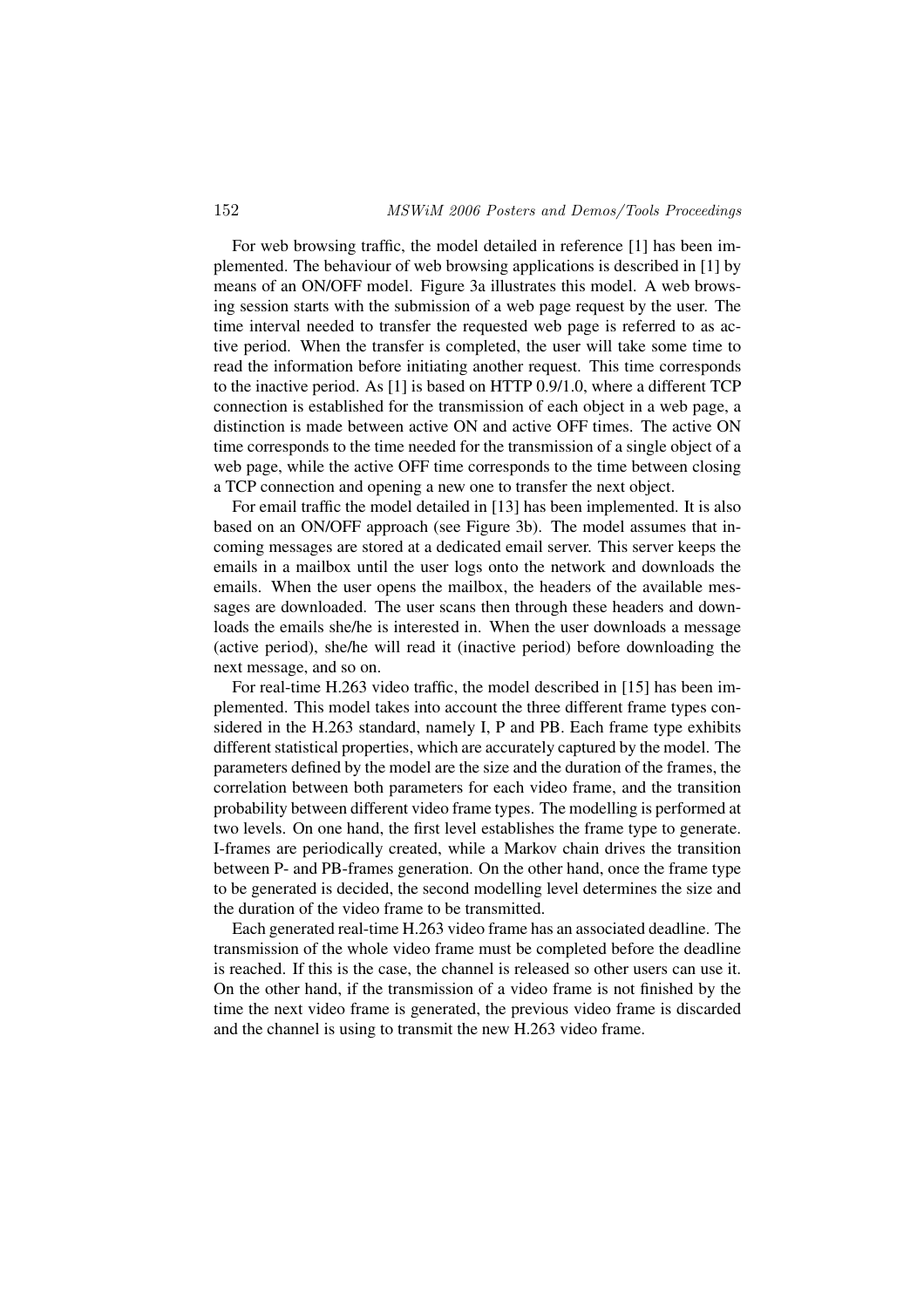

Fig. 3: Web browsing (a) and email (b) traffic models.

2.4.4 CRRM Module. This component is responsible for several CRRM functions that are currently being developed by the research group at the University Miguel Hernández. The SPHERE simulation platform is currently being used for the study and design of algorithms to decide, based on pre-established criterions and utility functions, the optimum RAT for transmission. The platform has been designed to allow a flexible distribution of traffic across the modelled RATs. A RAT change for a given user can therefore be performed every time a new session begins, periodically, or every time a new packet is generated (this last option has been implemented only for experimentation purposes).

It is important to highlight that when the *CRRM Module* decides to change from one RAT to another one, the change is made dynamically during the simulation and the radio transmission can be immediately resumed by the newly selected RAT at the stage where the radio transmission ended using the previous RAT. Therefore, it is possible for a given user to perform a web session through EDGE, then download several emails through GPRS, and then change to HSDPA in order to receive a video sequence. It is also possible that a user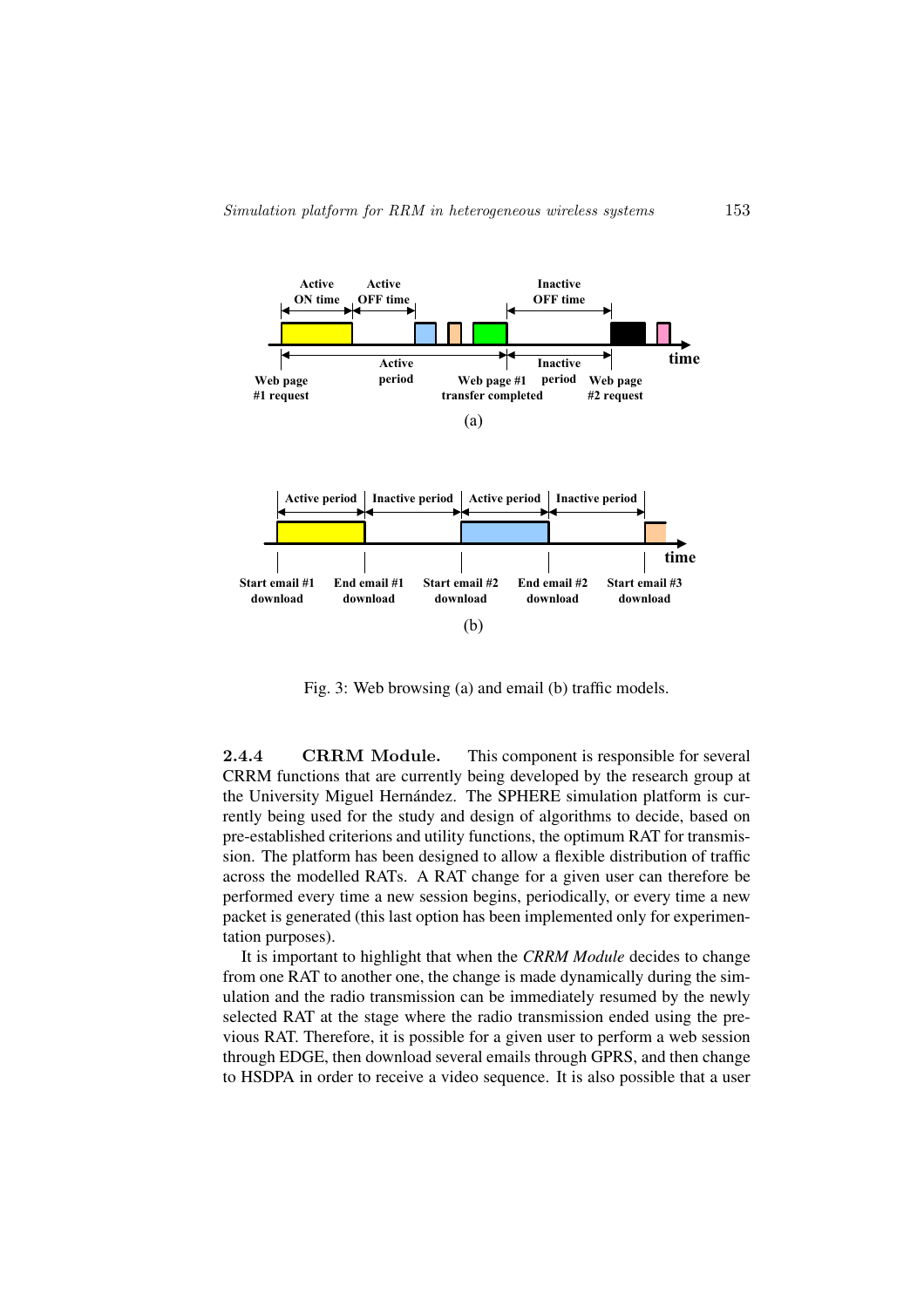handles an application session using alternatively the various available RATs. All three RATs in the system are simultaneously operated, so one user can be connected to GPRS at the same time another user is connected to EDGE and another one is connected to HSDPA. It is important for a heterogeneous wireless system simulation platform to be capable of modelling this type of situations since in a real system the instantaneous load of each RAT is a key aspect to be taken into account when deciding the optimal transmitting RAT.

Finally, it is worth noting that although the *CRRM Module* appears integrated in the *Mobile Station* entity (for code optimisation reasons), it is possible to evaluate CRRM techniques whose criterion is based not only on user-related aspects but also on network provider interests.

## 2.5 Link Control

The Link Control entity accurately implements the specifications of the different RATs available in the simulation platform and reproduces with a high degree of detail the transmission process through their radio interfaces. In particular, the platform considers the GPRS, EDGE and HSDPA interfaces that are described in the following sections.

2.5.1 GPRS. GPRS is based on a combined FDMA/TDMA multiple access technique that has been implemented as detailed in specifications ETSI GSM 05.01 and ETSI GSM 05.02. FDD is employed as the duplexing methodology with two 25 MHz bands being used, respectively for the uplink and downlink transmissions. Each 25 MHz band is divided into 125 carriers with a bandwidth of 200 kHz. In the TDMA dimension, each carrier is further divided into time-slots of 0.577 ms. By grouping 8 time-slots, a 4.615 ms TDMA frame is obtained. The temporal hierarchy considers higher order structures such as super-frames and hyper-frames (see specifications above) that have not been implemented given that the SPHERE platform has been devised to optimise radio transmissions.

The simulation platform implements the different available GPRS transmission modes (see Table 1), and models its adaptive operation resulting from the use of Link Adaptation (LA) technique. LA is an adaptive RRM technique that periodically estimates the channel quality conditions and selects the optimum transmission mode based on a predefined selection criterion. For web browsing and email services, the transmission mode that maximises the throughput is selected. For H.263 video service, the algorithm proposed in [10] has been used since it outperforms the former in several key aspects affecting real-time operation.

In GPRS, the information is segmented into radio blocks in order to be transmitted through the radio interface. The number of data bits within a radio block varies according to the transmission mode used (see Table 1), but the time re-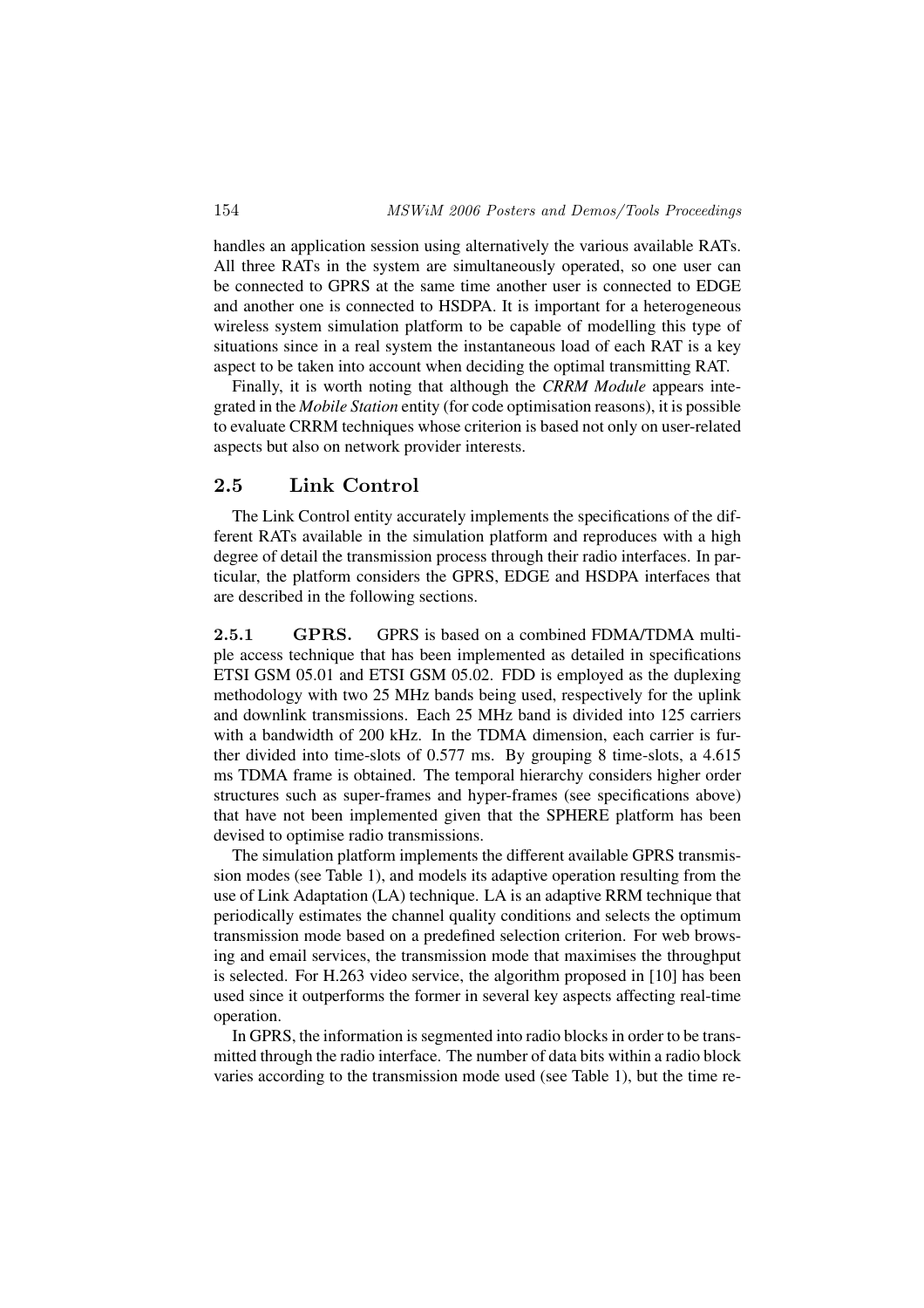| Transmission | Modulation  | Code          | Bits per    | Bit-rate |
|--------------|-------------|---------------|-------------|----------|
|              |             |               |             |          |
| mode         | scheme      | rate          | radio block | (kbps)   |
| $CS-1$       | <b>GMSK</b> | 1/2           | 181         | 9.05     |
| $CS-2$       | <b>GMSK</b> | $\approx 2/3$ | 268         | 13.4     |
| $CS-3$       | <b>GMSK</b> | $\approx$ 3/4 | 312         | 15.6     |
| $CS-4$       | GMSK        |               | 428         | 214      |

Table 1: GPRS transmission modes.

quired to complete the transmission of a single radio block is always equal to 20 ms. A radio block is further divided into four normal bursts, which are interleaved over four consecutive TDMA frames.

In order to decide whether a radio block is received in error, the experienced CIR is computed each time a normal burst is transmitted (every 5 ms). After completing the transmission of a whole radio block, the four associated CIR values are averaged and a single  $CIR_{avg}$  value is obtained, which is representative of the quality experienced by the radio block. This  $CIR_{ava}$  value is then mapped to a BLock Error Rate (BLER) value ( $BLER_0$ ) by means of a Look-Up Table (LUT) as shown in Figure 4. LUTs are used as a means of interfacing link and system level investigations using the link level analysis as a source of information for the system level. The link level performance is then represented by a simplified model consisting of a set of LUTs mapping the CIR to a given link quality parameter such as the BLER. Different LUTs need then to be produced for different operating conditions, e.g., transmission mode, mobile speed and propagation environments (typical urban or rural area). GPRS LUTs for the different transmission modes and various mobile speeds under a typical urban scenario have been produced by means of extensive link level simulations modelling the radio link at the bit level [8].

Once a  $BLER_0$  value is obtained from the LUT corresponding to the transmission mode that has been used, a random number  $X_0$  between zero and one is drawn from a uniform distribution. If  $X_0 > BLER_0$ , the radio block is assumed to be successfully received. However, if  $X_0 \leq BLER_0$ , the radio block is then assumed to be received in error.

For retransmission of erroneous blocks, a detailed implementation of the Automatic Repeat reQuest (ARQ) protocol described in specification 3GPP TS 04.60 has been performed. This ARQ protocol is based on the numbering of the blocks and a sliding window principle, where two windows, one in the transmitting side and other in the receiving side, are used. The transmitter sends blocks and the receiver sends acknowledgment messages when requested. These messages acknowledge all correctly received blocks and request the retransmission of erroneously received blocks. The transmitter and the receiver require buffers to store the radio blocks until they are correctly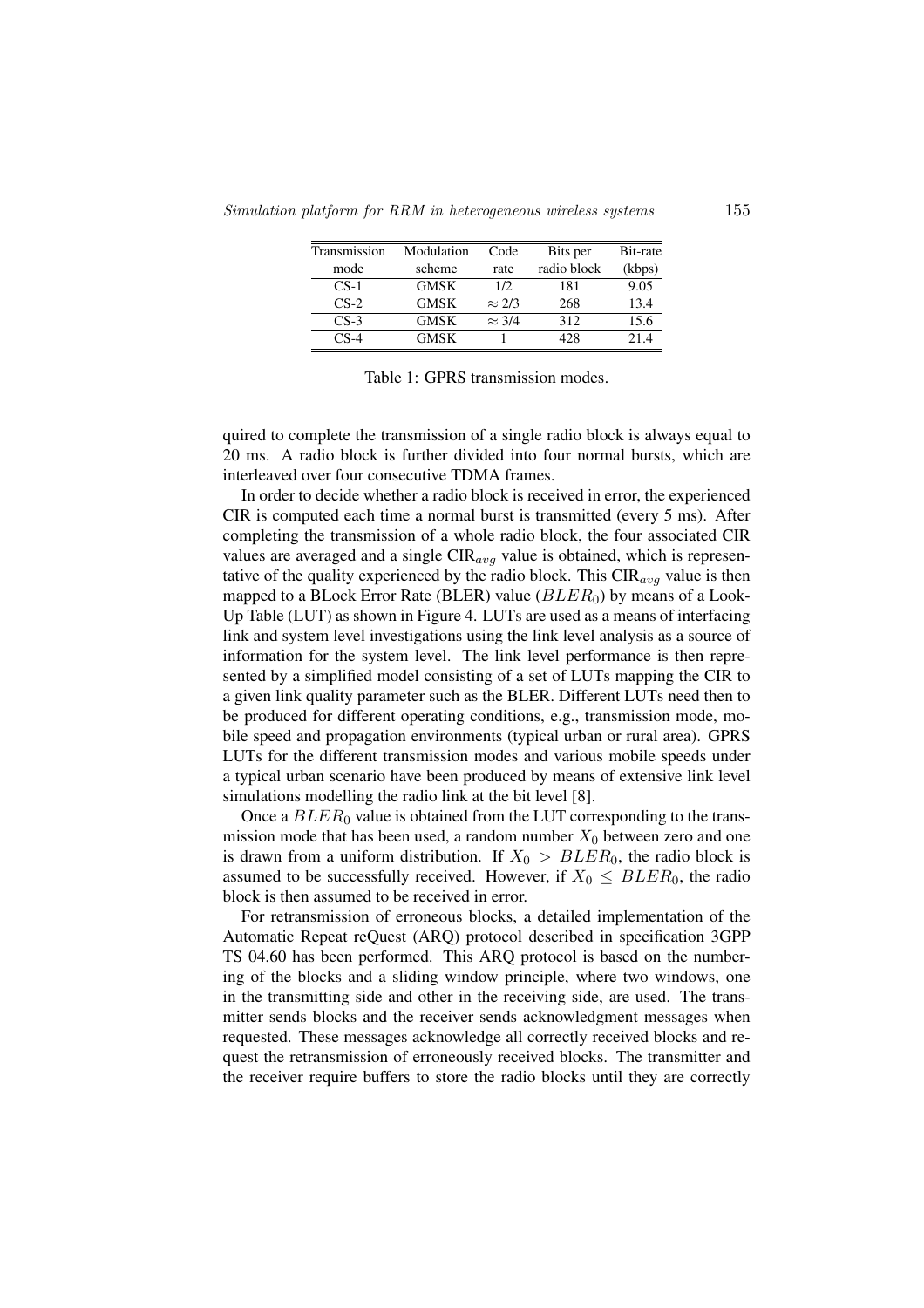

Fig. 4: Use of look-up tables.

received and acknowledged. The size of these buffers limits the maximum number of blocks that can be pending of a positive confirmation. The size of the windows has been set to 64 blocks according to 3GPP TS 04.60. The reporting period, which defines how regularly the receiver sends acknowledgment messages, has been set to 16 blocks. No block losses and errors on the transmission of the acknowledgement messages have been considered.

2.5.2 EDGE. The EDGE radio interface is based on the same multiple access scheme and format as GPRS. On the other hand, EDGE considers different transmission modes (see Table 2), generally referred to as Modulation and Coding Schemes (MCS), that have also been incorporated into the SPHERE platform; it is worth noting the introduction of a new modulation scheme, 8-PSK, compared to GPRS.

The EDGE transmission modes are divided into three different families, namely A, B and C. Each family has a different basic payload unit of 37 (and 34), 28 and 22 octets respectively. Different code rates within a family are achieved by transmitting a different number of payload units within one radio block, as shown in Figure 5. For families A and B, 1, 2 or 4 payload units can be transmitted per radio block, while for family C, only 1 or 2 payload units can be transmitted. These families are designed to allow a radio block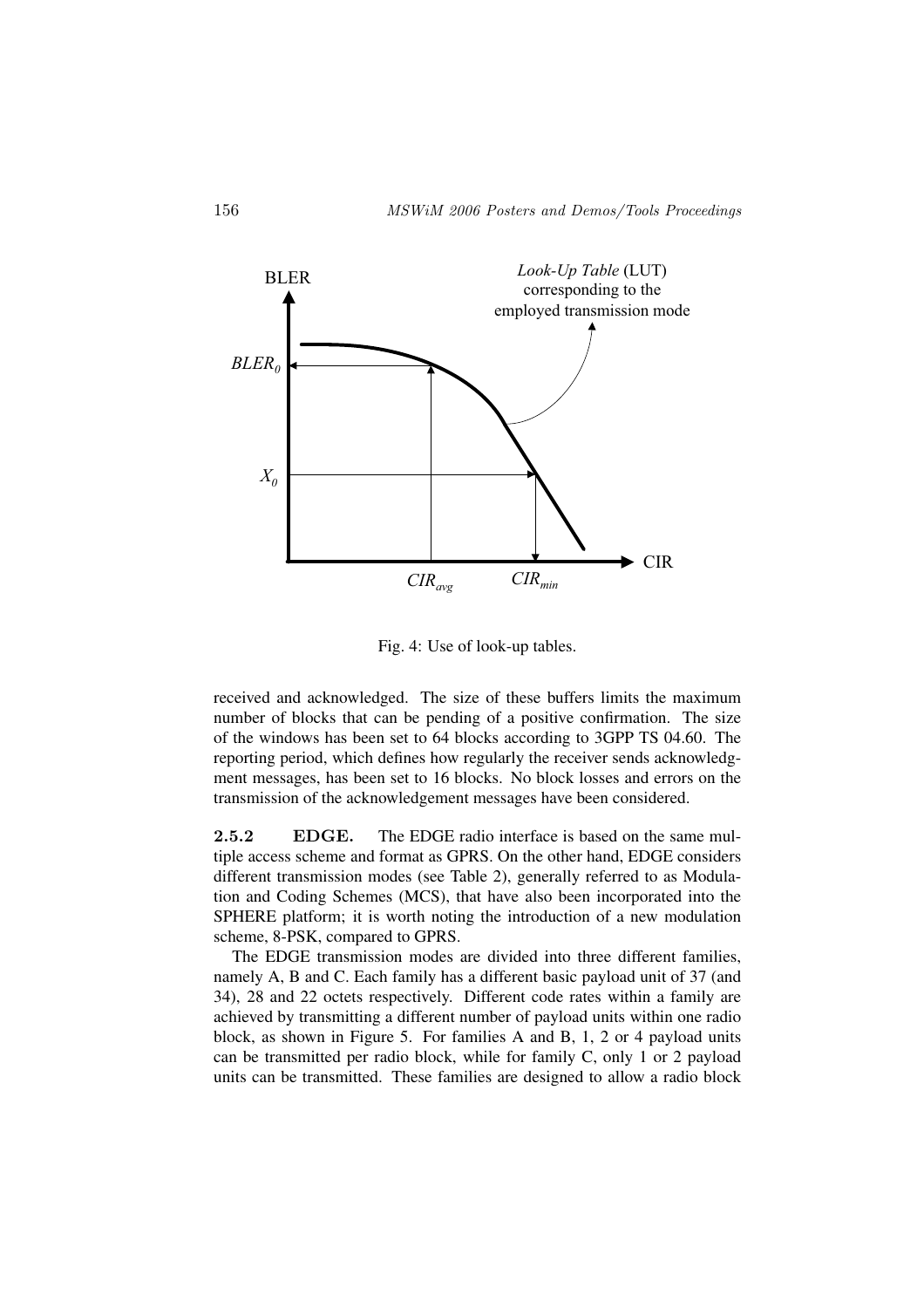| Transmission | Modulation  | Code | Transmission | Bits per       | Bit-rate |
|--------------|-------------|------|--------------|----------------|----------|
| mode         | scheme      | rate | family       | radio block    | (kbps)   |
| $MCS-1$      | <b>GMSK</b> | 0.53 | C            | $1 \times 176$ | 8.8      |
| $MCS-2$      | <b>GMSK</b> | 0.66 | B            | $1 \times 224$ | 11.2     |
| $MCS-3$      | <b>GMSK</b> | 0.85 | A pad.       | $1 \times 272$ | 13.6     |
|              |             |      | A            | $1 \times 296$ | 14.8     |
| MCS-4        | <b>GMSK</b> | 1.00 | C            | $2 \times 176$ | 17.6     |
| $MCS-5$      | 8-PSK       | 0.37 | B            | $2 \times 224$ | 22.4     |
| MCS-6        | 8-PSK       | 0.49 | A pad.       | $2 \times 272$ | 27.2     |
|              |             |      | A            | $2 \times 296$ | 29.6     |
| $MCS-7$      | 8-PSK       | 0.76 | B            | $4 \times 224$ | 44.8     |
| $MCS-8$      | 8-PSK       | 0.92 | A pad.       | $4 \times 272$ | 54.4     |
| MCS-9        | 8-PSK       | 1.00 | A            | $4 \times 296$ | 59.2     |
|              |             |      |              |                |          |

Table 2: EDGE transmission modes.

to be retransmitted with a transmission mode, within the same family, different from that used in the original transmission; this option is not possible in the current GPRS standard. A block received in error can be resegmented and retransmitted using a more robust transmission mode within the same transmission family. The adaptive nature of the EDGE radio interface has also been considered in the SPHERE platform by implementing LA algorithms based on the same selection criterion as those employed for GPRS. For multislot operation, the channel quality conditions, expressed in terms of CIR, are estimated over all the slots being simultaneously allocated to a single user. Their average value is then used to estimate the optimum transmission mode according to the established selection criterion.

The GPRS and EDGE transmission procedures are very similar, although some differences for high order modes need to be highlighted. When 4 payload units are transmitted (MCS-7, MCS-8 and MCS-9), these are splitted into two separate blocks. These blocks are in turn interleaved over only two bursts, for MCS-8 and MCS-9, and over four bursts for MCS-7. All the other MCSs can only transmit a single block that is interleaved over four bursts. When switching to MCS-3 or MCS-6 from MCS-8, three or six padding octets are, respectively, added to fill a radio block. As for GPRS, the transmission of a whole radio block in EDGE requires 20 ms.

The same procedure as for GPRS is used to model the channel quality and to decide when a radio block is received in error. The retransmission of erroneous radio blocks is also performed by a sliding window ARQ protocol (3GPP TS 04.60). The EDGE window size is set according to the number of channels that are simultaneously allocated to the user terminal, ranging from 64 to 1024 radio blocks. For instance, the maximum window size is equal to 192 blocks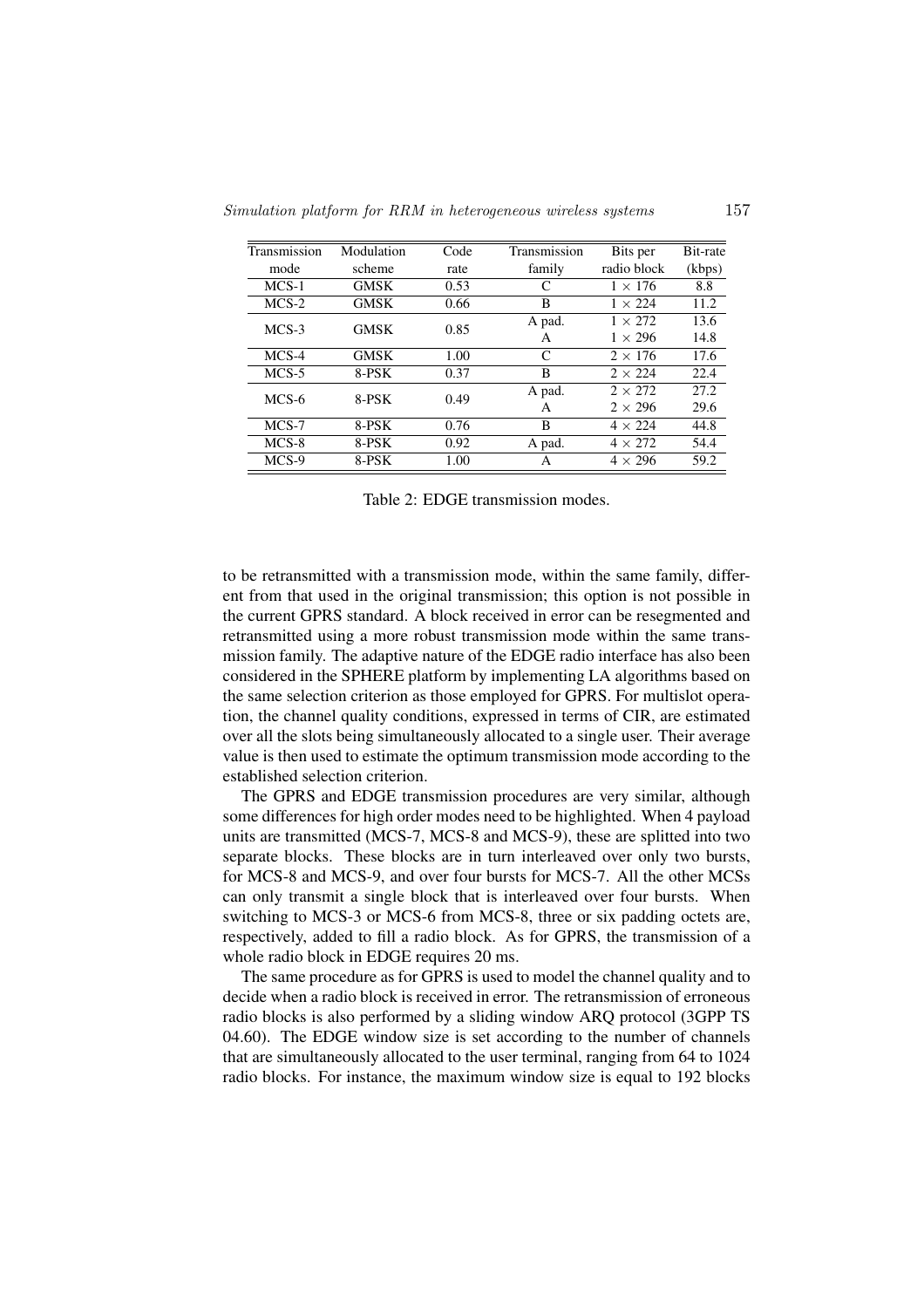

Fig. 5: EDGE transmission mode families.

for single slot operation. The reporting period has been established to 32 radio blocks.

2.5.3 HSDPA. The HSDPA multiple access scheme is based on CDMA and distinguishes between a FDD component and a TDD component. In this work, the FDD component has been implemented. In FDD, two 60 MHz bands are used, one for the uplink and one for the downlink. The FDD mode operates at a chip rate of 3.84 Mcps, which results in an approximated bandwidth of 5 MHz. In the time domain, a Transmission Time Interval (TTI) equal to 2 ms is defined. A TTI is divided into three 667  $\mu$ s slots. In the code domain, channelisation codes at a fixed spreading factor of 16 are used. Multicode transmission is allowed, which translates to a single mobile station being assigned multiple channelisation codes in the same TTI.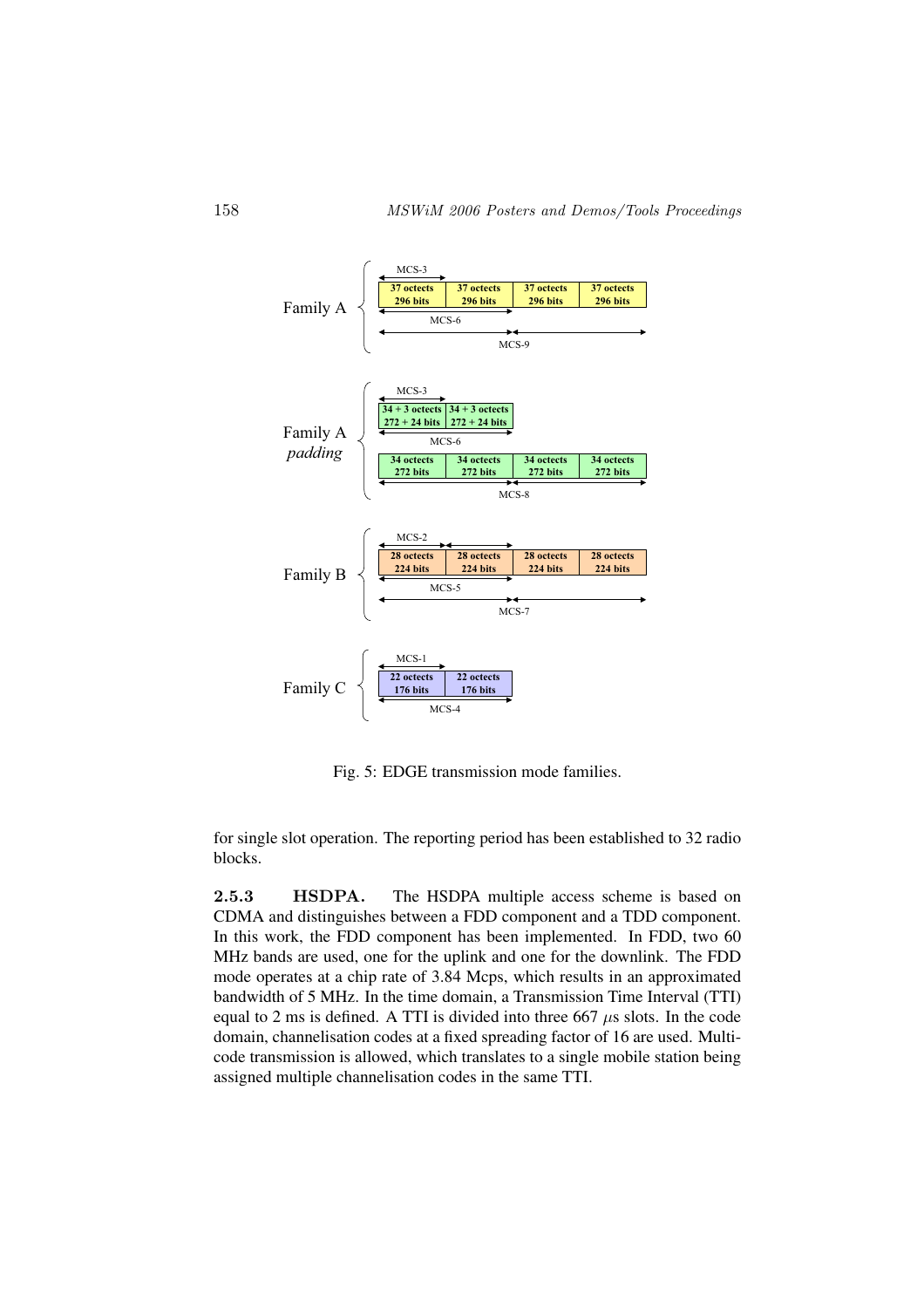The SPHERE platform implements the different HSDPA transmission modes (see Table 3), and models its adaptive operation by means of an Adaptive Modulation and Coding (AMC) technique, which is equivalent to the LA technique. Again, the same configuration as for the GPRS and EDGE LA algorithms has been employed for the HSPDA AMC scheme.

| Transmission | Modulation  | Code | Bits per    | Bit-rate |
|--------------|-------------|------|-------------|----------|
| mode         | scheme      | rate | radio block | (kbps)   |
| $MCS-1$      | <b>OPSK</b> | 0.25 | 240         | 120      |
| $MCS-2$      | <b>OPSK</b> | 0.50 | 480         | 240      |
| $MCS-3$      | <b>OPSK</b> | 0.75 | 720         | 360      |
| $MCS-4$      | 16-OAM      | 0.50 | 960         | 480      |
| $MCS-5$      | 16-OAM      | 0.75 | 1440        | 720      |

Table 3: HSDPA transmission modes.

In HSDPA, the information is segmented into transport blocks in order to be transmitted through the radio interface. The number of information bits within a transport block varies according to the transmission mode that is going to be used (see Table 3), but the time required to complete the transmission of a single transport block is always equal to 2 ms, i.e. one TTI.

In order to decide whether a transport block is received in error, the experienced CIR is computed in each slot of a TTI. After completing the transmission of a whole transport block, the three associated CIR values are averaged and a single  $CIR_{avg}$  value is obtained, which represents the quality experienced by the transport block.

When a transport block is received in error, it is not discarded but stored in the receiver buffer and combined with subsequent retransmissions of the same transport block according to different methods. One possibility is to use the same coding for each retransmission. Retransmitted blocks are therefore identical to that of the first transmission. The different transmissions of the same transport block are weighted by their respective experienced CIR values according to the Chase Combining (CC) method. When employing Incremental Redundancy (IR), retransmissions are typically not identical to the original transmission. Retransmitted blocks carry additional redundancy for error correction purposes. This additional redundancy is combined with the previously received data and the resulting code word, that exhibits a higher coding gain, is then decoded. The CC and IR schemes have been implemented in the SPHERE simulation platform following the model proposed in [7].

After several transmissions, the resulting effective CIR value ( $CIR<sub>eff</sub>$ ) is representative of the global quality experienced by the data stored in the receiver buffer after combining several transmissions of a transport block. The value of  $CIR_{eff}$  is used to decide whether the information is received in error.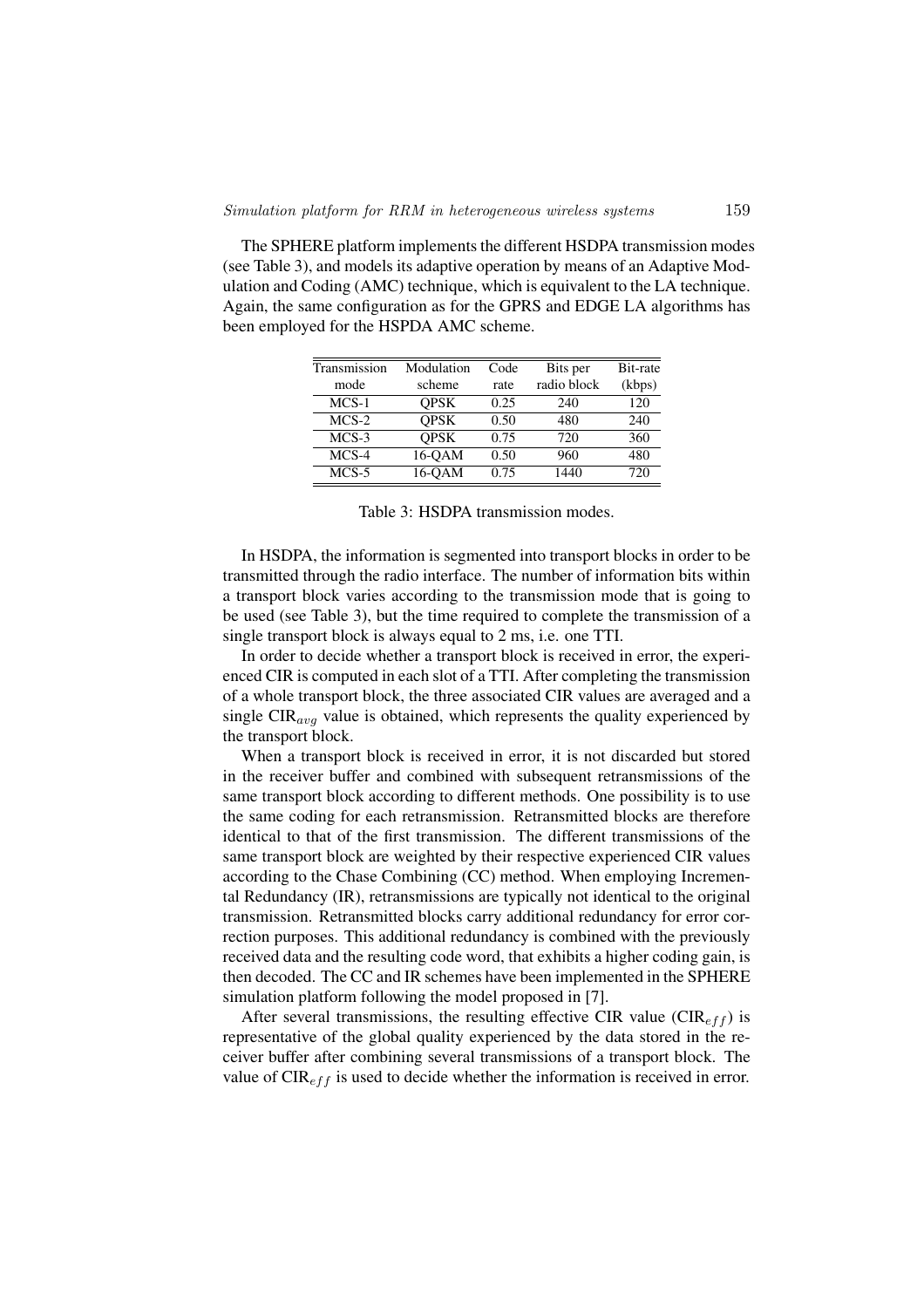To this end, a random number  $X_0$  between zero and one is drawn from a uniform distribution prior to the first transmission of a transport block. This random number is mapped to a CIR value by means of a LUT as shown in Figure 4 (the LUT employed in this process will depend on the transmission mode that is going to be used). The CIR value is then established as the minimum effective CIR ( $CIR_{min}$ ) that must be obtained at the receiving side to consider that the information is correctly decoded. Each time a transport block is transmitted, the decision is taken by comparing  $CIR_{min}$  with the  $CIR_{eff}$  value obtained after the combination of the current transmission and previous transmissions (if any) of the transport block. When  $CIR_{eff} \geq CIR_{min}$ , the transport block is assumed to be successfully received. However, if  $CIR_{eff} < CIR_{min}$ , the transport block is then assumed to be received in error and a retransmission is requested.

Retransmission of erroneous transport blocks is performed by a N-channel stop-and-wait (SAW) ARQ protocol. In stop-and-wait, the transmitter operates on the current block until the block has been successfully received. The receiving side sends an acknowledgment message for every transmitted transport block. Based on this message, the transmitting side will retransmit the previous transport block or will transmit a new one. A major drawback of the SAW protocol is that acknowledgements are not instantaneously transmitted and therefore after every transmission, the transmitter must wait to receive the acknowledgement prior to transmitting the next block; this is a well-known problem with SAW protocol. In the interim, the channel remains idle and system capacity goes wasted. In a slotted system, the feedback delay will waste at least half the system capacity while the transmitter is waiting for acknowledgments. As a result, at least every other timeslot must go idle even on an error free channel. N-channel SAW ARQ offers a solution by running a separate instantiation of the SAW ARQ protocol when the channel is idle. No transport block losses or errors on the transmission of the acknowledgement messages have been considered.

#### 3. Validation Results and Potentials

The objective of this section is to validate the SPHERE platform by means of simulation results. For a rigorous validation, it would be desirable to compare the results obtained by SPHERE with the results from another source where a similar heterogeneous scenario was simulated. However, as no source for comparison has been found, this section compares the SPHERE results with the maximum possible performance of each RAT to prove the obtained results are within the expectable range. Of course, the results might vary within this range based on the operating conditions and parameters. Table 4 summarises the configuration of the simulation platform.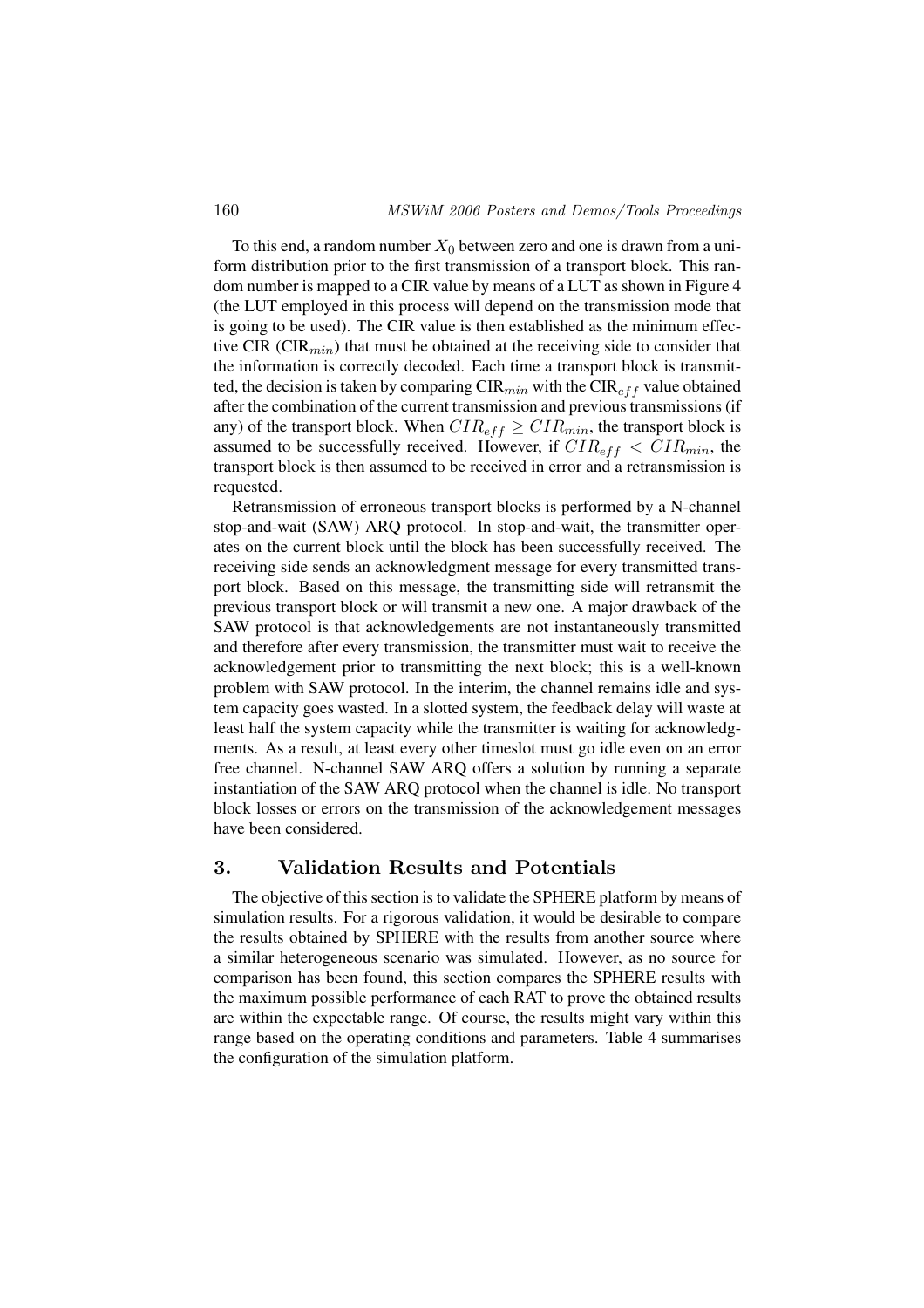Simulation platform for RRM in heterogeneous wireless systems 161

| Parameter      | <b>GPRS</b>                            | <b>EDGE</b>                             | <b>HSDPA</b>    |  |
|----------------|----------------------------------------|-----------------------------------------|-----------------|--|
| Environment    | Urban macro cellular                   |                                         |                 |  |
| No. of cells   | 27                                     |                                         |                 |  |
| Reuse factor   | 3                                      | 3                                       | 1               |  |
| Cell radius    |                                        | $500 \text{ m}$                         |                 |  |
| Channels/cell  | 8                                      | 8                                       | 8               |  |
| Ch. allocation |                                        | Random                                  |                 |  |
| Scheduling     | <b>FCFS</b>                            | <b>FCFS</b>                             | Round Robin     |  |
| Power/channel  | 30 dBm                                 | 30 dBm                                  | 30 dBm          |  |
| Path loss      | Okumura-Hata COST 231                  |                                         |                 |  |
| model          | $f_c = 1.8$ GHz                        | $f_c = 1.8$ GHz                         | $f_c = 2.0$ GHz |  |
| Shadowing      | Log-normal, with standard deviation of |                                         |                 |  |
| model          |                                        | 6 dB and decorrelation distance of 20 m |                 |  |
| Thermal noise  | $-121$ dBm                             | $-121$ dBm                              | $-107$ dBm      |  |
|                |                                        | Window size                             |                 |  |
|                | Window size                            | according to                            | 4 SAW           |  |
| ARQ protocol   | of 64 blocks.                          | multislot                               | processes.      |  |
| configuration  | Reporting period                       | class.                                  | Maximum 4       |  |
|                | of 16 blocks.                          | Reporting period                        | transmissions.  |  |
|                |                                        | of 32 blocks.                           |                 |  |
| LA/AMC         | 60 ms                                  | $60 \text{ ms}$                         | $2 \text{ ms}$  |  |
| upd. period    |                                        |                                         |                 |  |

Table 4: Configuration of the simulation platform.

Figure 6 shows the Cumulative Distribution Function (CDF) of the throughput for the different RATs implemented in SPHERE. EDGE has been simulated considering different multislot configurations. These curves have been obtained by simulating the diverse RATs of the system independently, i.e. not simultaneously, and considering a load of 15 users per cell in each simulation (3 for web-browsing, 3 for email, 3 for H.263 at 32 kbps, 3 for H.263 at 64 kbps, and 3 for H.263 at 256 kbps).

As it can be observed from Figure 6, the performance per RAT does not overpass their maximum theoretical value, which validates the current implementation of the SPHERE platform. In fact, the performance is lower than the maximum theoretical values given the low cell radius, high transmitting power and high cell load used to conduct these simulations. These conditions increase the interference levels, which increases the experienced BLER, decreases the throughput performance and promotes, in adaptive radio interfaces such as those modelled in SPHERE, the use of transmission modes with high error protection and lower bit rate. Figure 6 also shows that the HS-DPA throughput performance is improved when using IR instead of CC. This improvement is due to the higher IR probability of successfully decoding re-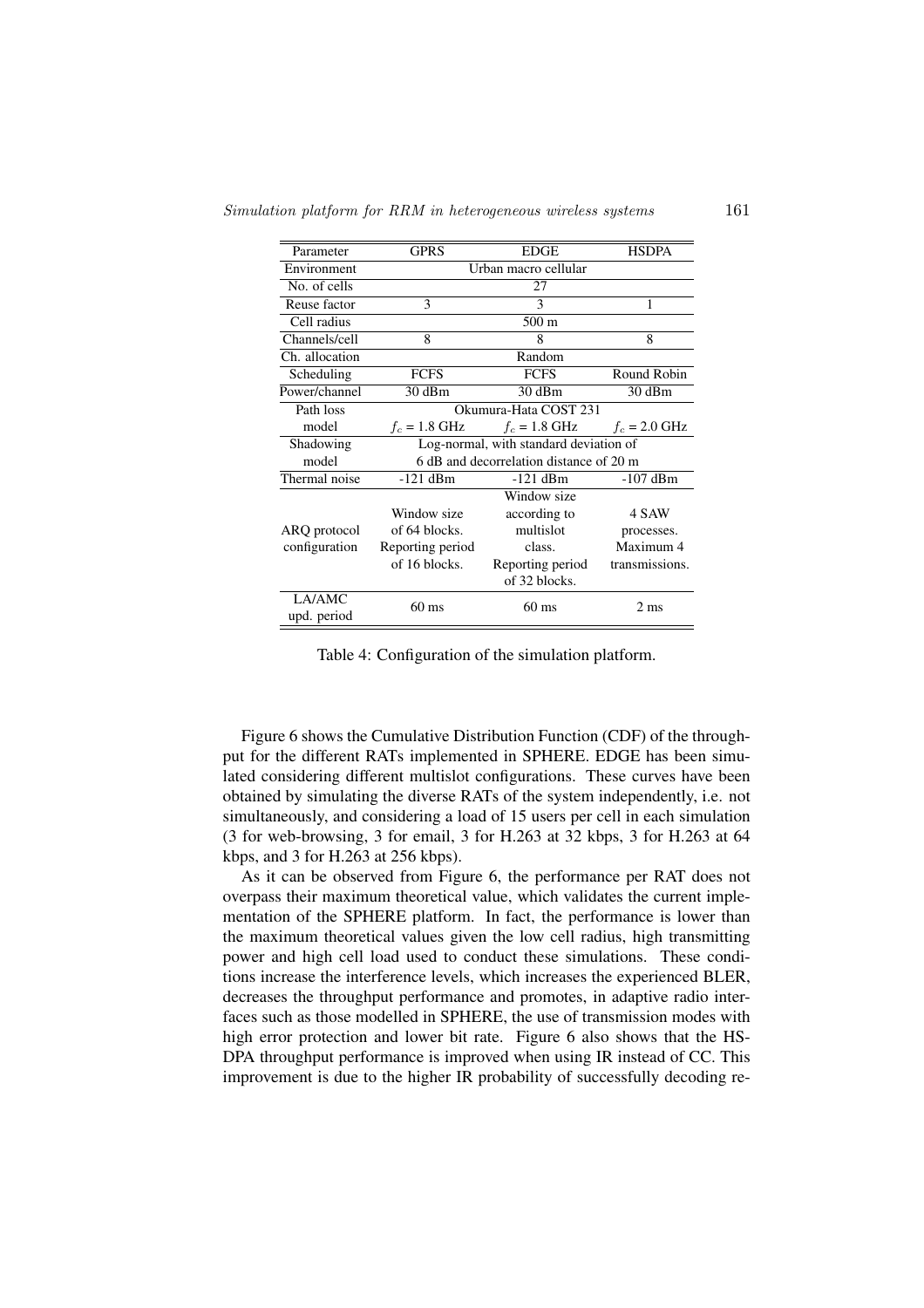

Fig. 6: CDF of throughput.

transmitted blocks given that it sends additional redundancy information with each retransmission, as reported in [7].

Figure 6 clearly shows that the SPHERE platform offers a considerably wide range of transmission capabilities, highlighting its suitability for analysing CRRM policies in a heterogeneous wireless framework. From such perspective, and given that EDGE under multislot operation increases the transmission bit rate 'variety', each EDGE multislot configuration could be considered as a different RAT for the CRRM policies implemented in heterogeneous systems. This results in a heterogeneous wireless framework with a larger set of radio access alternatives that offer a wider set of transmission capabilities.

While Figure 6 illustrated the system throughput performance (i.e., considering all services together), Table 5 shows the mean throughput performance per RAT and modelled traffic service. Although it can be observed that the performance for each service is similar for a given RAT, it is important to remember that the configuration of LA and AMC differ for real-time video, and web and email services. Despite similar performance, user satisfaction is not similarly maintained for each RAT since each service has different QoS expectations. We have then defined user satisfaction parameters per traffic service. Web-browsing and email users are assumed to be satisfied when they download a web page or an email in less than 4 seconds, as specified in 3GPP TS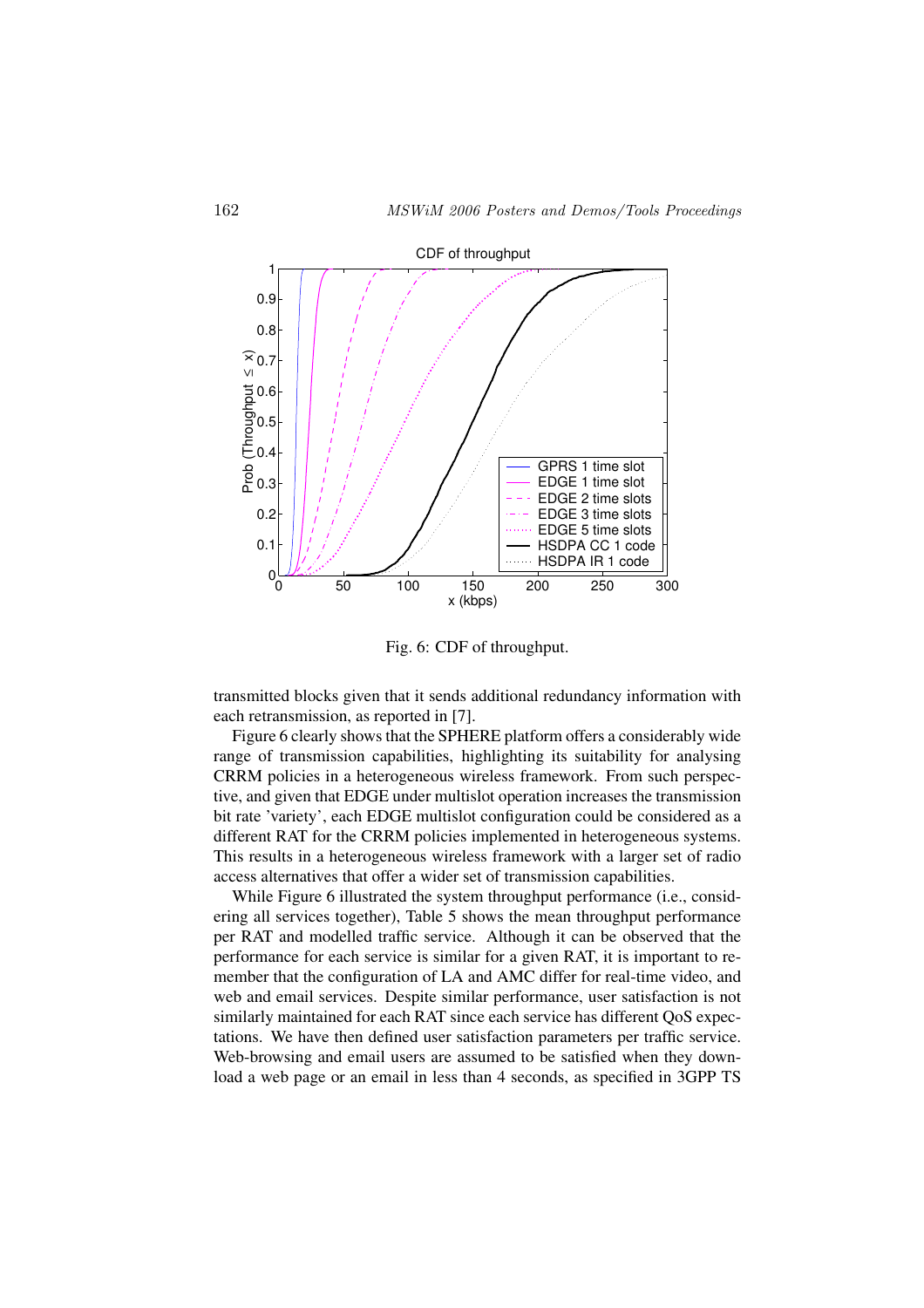Simulation platform for RRM in heterogeneous wireless systems 163

|              | Web    | Email  | H.263   | H.263   | H.263    |
|--------------|--------|--------|---------|---------|----------|
|              |        |        | 32 kbps | 64 kbps | 256 kbps |
| <b>GPRS</b>  | 12.20  | 12.31  | 14.23   | 13.71   | 13.72    |
| <b>EDGE</b>  |        |        |         |         |          |
| 1 slot       | 22.25  | 21.61  | 22.66   | 21.58   | 26.68    |
| <b>EDGE</b>  | 31.40  | 31.17  | 39.70   | 38.67   | 40.04    |
| 2 slots      |        |        |         |         |          |
| <b>EDGE</b>  | 70.20  | 69.45  | 60.85   | 64.57   | 64.03    |
| 3 slots      |        |        |         |         |          |
| <b>EDGE</b>  | 82.52  | 78.59  | 105.20  | 105.60  | 124.14   |
| 5 slots      |        |        |         |         |          |
| <b>HSDPA</b> | 164.40 | 174.33 | 126.95  | 133.32  | 153.94   |
| CC           |        |        |         |         |          |
| <b>HSDPA</b> | 216.36 | 188.25 | 162.60  | 143.16  | 188.66   |
| IR           |        |        |         |         |          |

Table 5: Mean throughput performance (kbps).

22.105. Video users are supposed to be satisfied every time a video frame is entirely received before a new one is generated, i.e. no part of the video frame is discarded. The user satisfaction is therefore defined as the percentage of times that a web page, email o video frame transmission results satisfactory for the end user. Table 6 shows the obtained results.

|                             | Web  | Email | H.263<br>32 kbps | H.263<br>64 kbps | H.263<br>256 kbps |
|-----------------------------|------|-------|------------------|------------------|-------------------|
| <b>GPRS</b>                 | 0.0  | 44.5  | 0.4              | 0.3              | 0.0               |
| <b>EDGE</b><br>1 slot       | 53.8 | 53.9  | 87.9             | 43.0             | 0.0               |
| <b>EDGE</b><br>2 slots      | 64.1 | 55.7  | 99.9             | 85.9             | 0.2               |
| <b>EDGE</b><br>3 slots      | 74.4 | 59.7  | 100.0            | 98.9             | 0.6               |
| <b>EDGE</b><br>5 slots      | 84.7 | 71.9  | 100.0            | 100.0            | 15.9              |
| <b>HSDPA</b><br>CC.         | 95.1 | 90.4  | 98.0             | 82.7             | 33.8              |
| <b>HSDPA</b><br>$_{\rm IR}$ | 97.1 | 91.3  | 98.5             | 87.7             | 39.5              |

Table 6: User satisfaction  $(\%)$ .

In general, for a given service, the user satisfaction increases as the selected RAT offers better capabilities. However, we can observe that for some H.263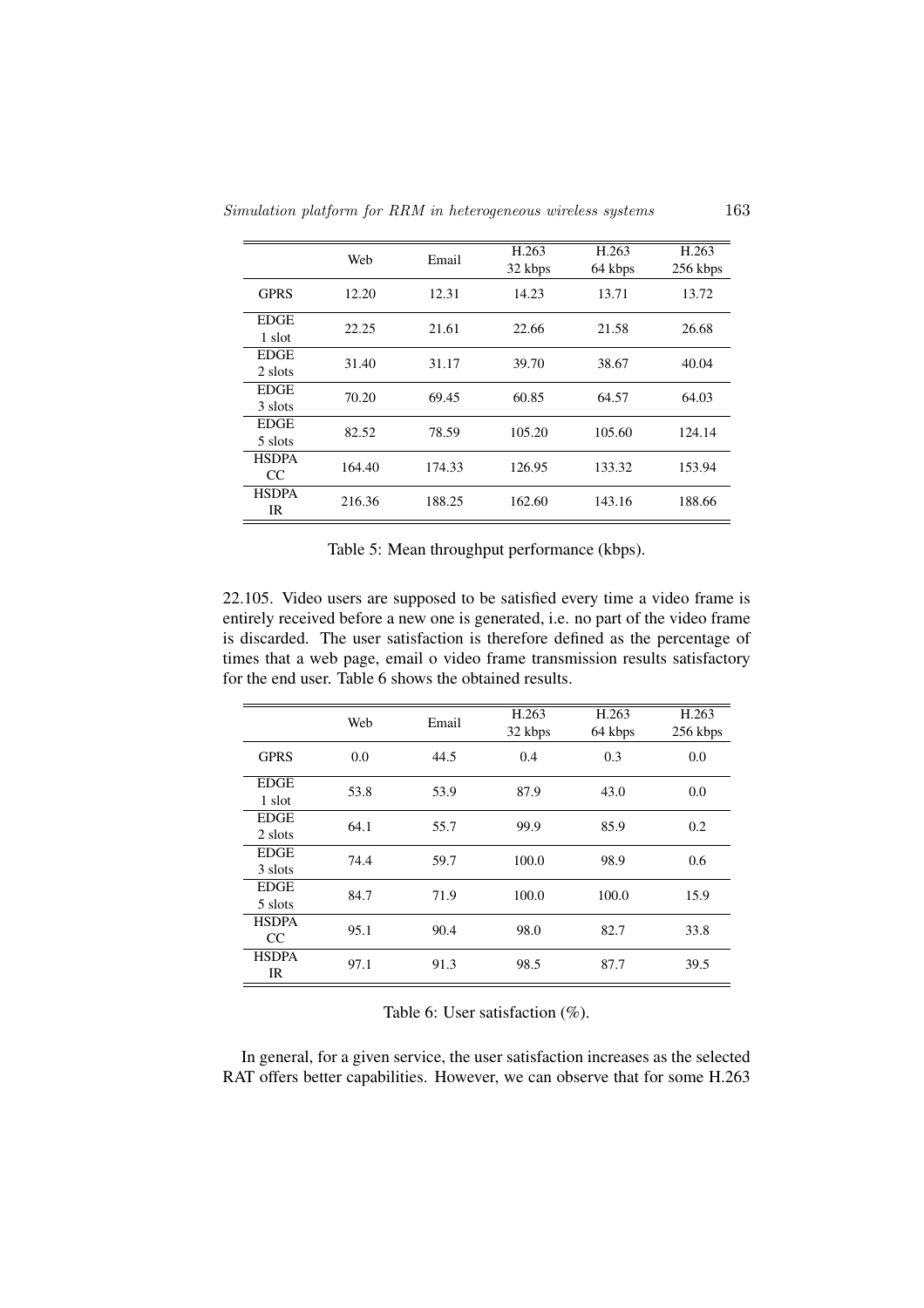users, EDGE using 5 slots obtains better user satisfaction than HSDPA despite its lower throughput performance (Table 5). This is due to two main reasons. First of all, it is important to note that the defined user satisfaction parameter for video transmissions is based on the bit rate and not on the throughput since transmission errors have not been accounted in the parameter's definition. Also given the real-time nature of H.263 video transmissions, retransmissions of erroneously received data blocks for EDGE and GPRS have not been allowed. On the other hand, up to four transmissions have been allowed for HSDPA to take profit of the IR and CC capabilities (see Table 4). As a result, given that the experienced BLER is quite high for the considered operating conditions, HSDPA requests several retransmissions of a transport block and therefore less video frames are transmitted before the next one is generated than considering EDGE with 5 slots.

As QoS requirements increase, RATs with higher bit-rates are required in order to obtain an acceptable degree of satisfaction. For the most demanding service, i.e. H.263 video transmission with a mean bit-rate of 256 kbps, only HSDPA is able to offer an acceptable satisfaction level to the users for the considered operating conditions. On the other hand, for services with low QoS requirements such as background services, RATs with limited capabilities can fulfil the user expectations. Given such observations, next section will show a case study in which simple traffic distribution algorithms that assign users to a given RAT, according to their QoS requirements, have been studied.

#### 4. Case Studies

This section presents two investigations that are currently being conducted using SPHERE. In particular, the first one illustrates the design and evaluation of CRRM techniques in heterogeneous wireless systems. Due to its modularity, the platform can also be used, which is illustrated by the second investigation, to study and optimise concrete RRM aspects of a particular RAT.

#### 4.1 Case Study I: CRRM Traffic Distribution

The traffic distribution function is responsible for deciding in a heterogeneous wireless system what RAT will be used by each user. The decision may be made considering parameters such as the actual load of each RAT, the user QoS requirements, etc. To validate the SPHERE platform and show its potential in heterogeneous wireless investigation, this section defines a simple traffic distribution algorithm where each traffic type is always assigned the same RAT. Based on the results from Table 6, real-time 64 and 256 kbps H.263 video users transmit using HSDPA since this is the only RAT that can offer acceptable QoS levels (in this section, only single slot and two slot EDGE transmissions are being considered). Web-browsing and 32 kbps real-time H.263 video users are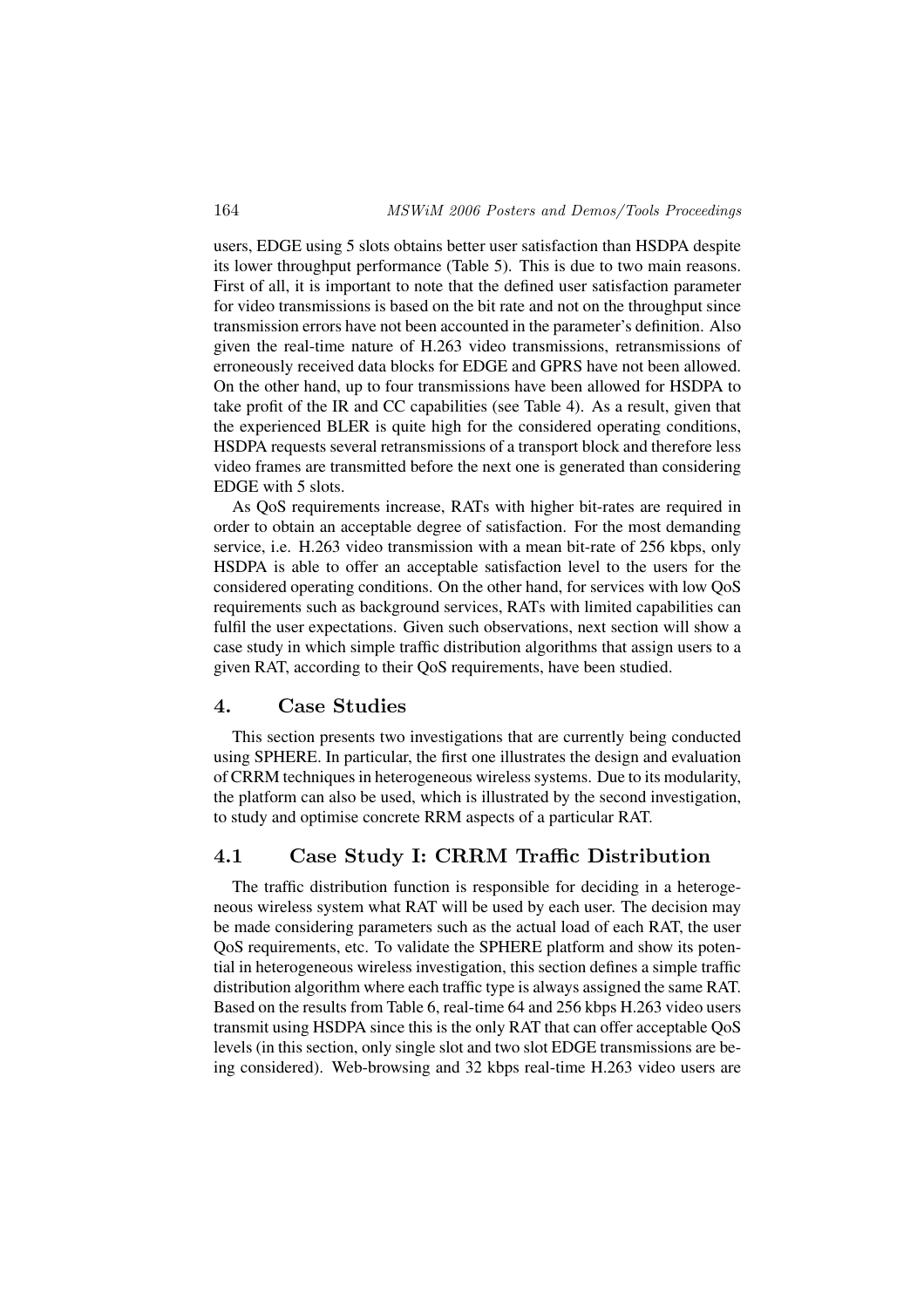assigned to EDGE since they are acceptably satisfied with this RAT. Finally, given its best-effort nature, email service is provided through GPRS.

The performance of the traffic distribution algorithm is evaluated considering three different scenarios. In the first one, every cell is loaded with 15 users, following the same traffic distribution as in section 3, and all RATs are operated in single slot and single code mode. The mean throughput performance for each traffic service is illustrated in Figure 7. As it can be observed by comparing the results from Table 5 (where all load was transmitted using a single RAT) and Figure 7, traffic distribution enables better throughput performance. For instance, when the 15 users were simultaneously connected to GPRS, the throughput experienced by email users was equal to 12.31 kbps (see Table 5). However, if only email users are assigned to GPRS, this parameter improves to 18.75 kbps (see Figure 7, scenario I), which represents an improvement of 52.3%. For web-browsing and 32 kbps H.263 video users (assigned to EDGE), the throughput improves from 22.25 to 26.58 kbps (19.5%) and from 22.66 to 29.25 kbps (29.1%) respectively. On the other hand, 64 kbps and 256 kbps H.263 video users experience a lower throughput compared to when all users were handled by HSDPA. This was actually due to a higher use of higher order HSDPA transmission modes in Scenario I. Although these modes exhibit a higher theoretical performance, they can also increase the error probability, and therefore reduce the throughput as it has been observed in the results obtained for Scenario I. In any case, the AMC HSDPA algorithm could be improved to optimise its performance and avoid the effects observed in scenario I.

The simple traffic distribution algorithm defined in this section can perform in an acceptable way in certain situations where the traffic is distributed across the RATs of the system in such a way that the load remains approximately balanced, as in the scenario I. However, this static approach might not be suitable to scenarios where the load per traffic service dynamically varies. To illustrate this possibility, a second scenario is simulated. In scenario II, the number of GPRS and HSDPA users remains constant whereas the number of EDGE users is doubled. As a result, six web-browsing and six 32 kbps H.263 video users compete for the eight channels available in the cell. The results illustrated in Figure 7 show that in this case the EDGE users performance is deteriorated due to this excessive load while free unused resources are available in the others RATs.

To try to improve this situation, it has also been analysed the possibility of allocating multiple slots, in particular two, per EDGE user. This option corresponds, in Figure 7, to the third simulation scenario. This case considers the same traffic load as in scenario II, but EDGE users are assigned two slots. The results shown in Figure 7 clearly show that this strategy improves 32 kbps H.263 video user's performance but degrades the web user's performance. This varying behaviour is due to the fact that there is a limited number of resources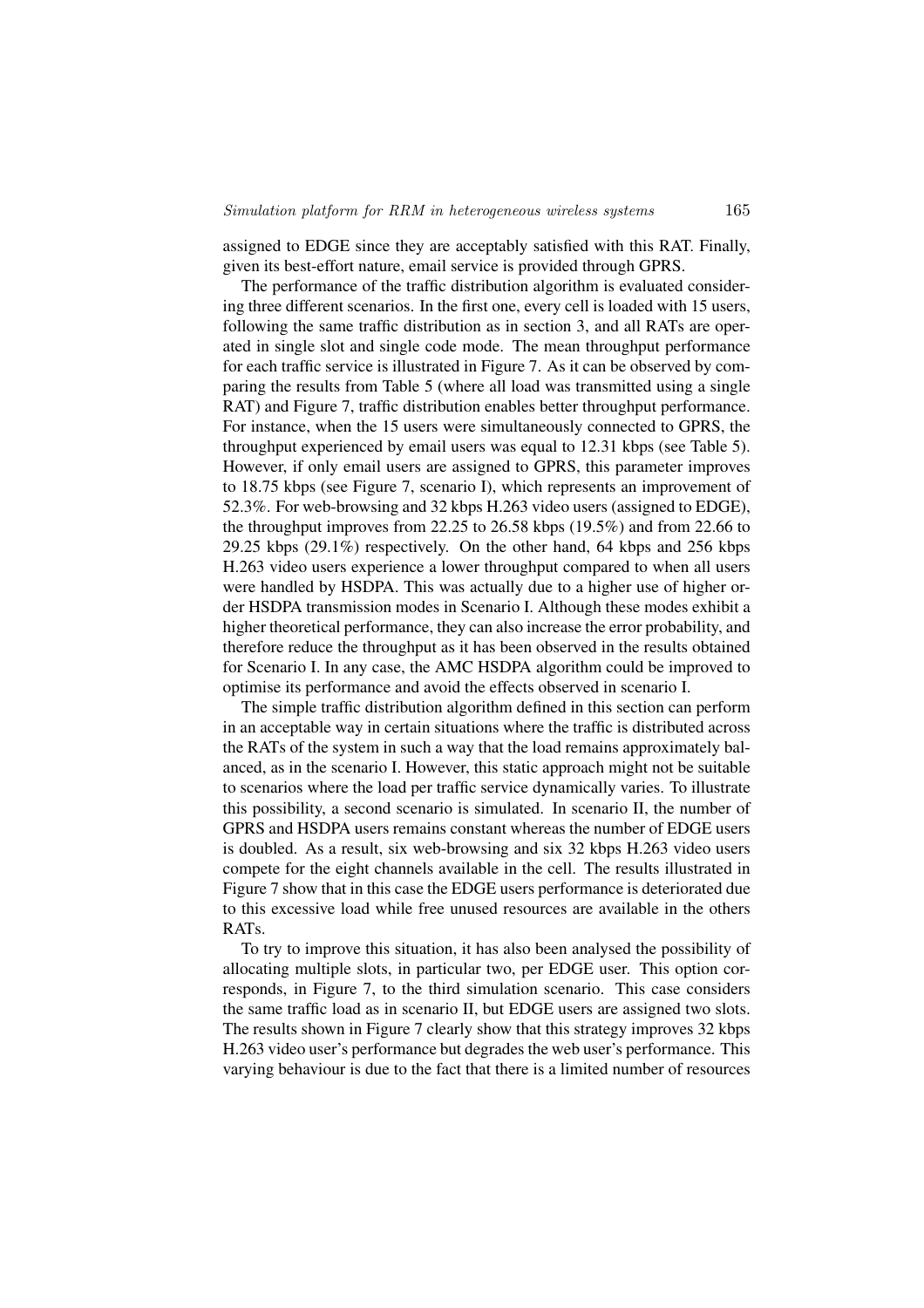

Fig. 7: Mean throughput for different scenarios.

and that not all two slot requests can be served. Since H.263 video transmissions exhibit a less bursty traffic pattern and longer transmission times, H.263 video users tend to monopolise EDGE resources.

The conducted simulations have not only shown the potential of the SPHERE simulation platform for dynamically and accurately evaluating the performance of CRRM algorithms, but also the need to define more elaborated CRRM algorithms that are currently being investigated by the authors. In reference [17], new CRRM policies developed by the authors are proposed, and evaluated with the SPHERE platform.

#### 4.2 Case Study II: EDGE Multislot Operation

In order to facilitate their interoperability in heterogeneous wireless systems, the EDGE standard defines the same QoS classes as UMTS (3GPP TS 23.107). Each class has different QoS requirements that shall be provided to the end user (3GPP TS 22.105). They range from the conversational class, which imposes very stringent delay requirements, to the background class which imposes relatively loose delay requirements. The EDGE multislot capability offers the chance to simultaneously allocate various channels to a single user (the allocation can be dynamically varied based on the system load or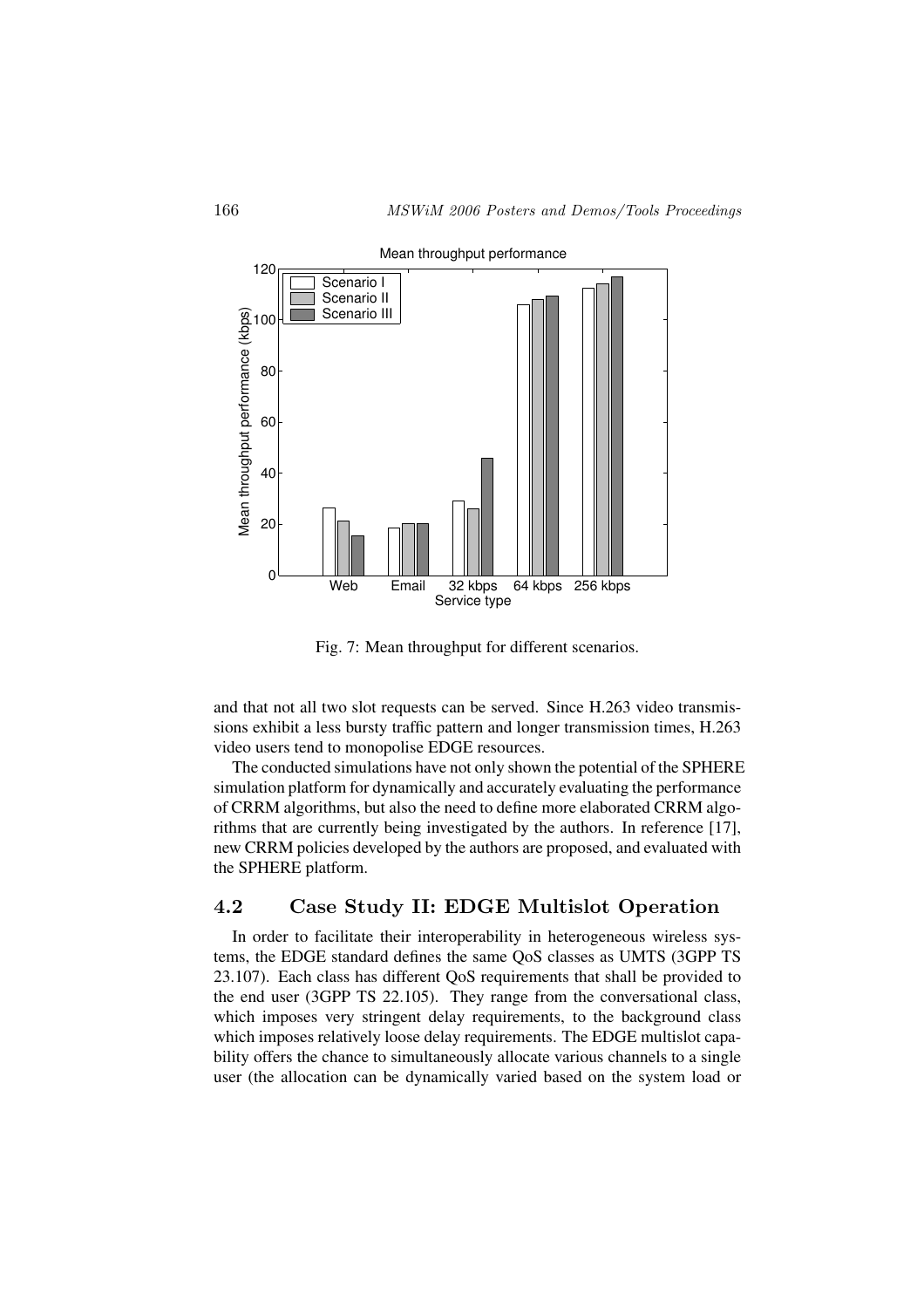other user's request). This capability can therefore be used to respond and guarantee each user's QoS requirements while optimizing the usage of the available radio resources based on the current system loads. The work reported in [2] demonstrated the possibility to increase throughput performance using multislot operation but also highlighted that this operation mode might produce higher queuing delays. In this context, appropriate RRM schemes to dynamically distribute the radio resources under multislot operation need to be defined. The work reported in [20] provides a first study comparing the performance of fixed and adaptive multi-channel assignment policies. The investigations carried out in [14] and [22] are based on the use of different queues per traffic type. With this approach, certain traffic types can be priorized as shown in [14] where the importance of modifying the weight parameters based on the system load is highlighted. Although the resource allocation scheme reported in [19] is based on continuous resource usage and not slotted operation, it presents techniques based on resource usage fairness. In this context, this section presents initial investigations on suitable and simple resource allocation policies for EDGE multislot operation. The discussed policies will base their resource assignment on the traffic type QoS requirements. The study is again being conducted using the SPHERE platform. Its detailed modeling of each implemented RAT allows not only for CRRM investigations but also for particular studies directed at optimizing the resource usage within each RAT.

To define the multislot allocation policies, we have established a user utility based on the traffic type being transmitted (see Table 7). The utility value establishes the number of needed slots to reach minimum, mean and maximum user satisfaction considering the traffic type and the maximum theoretical throughput that could be achieved with the allocated slots. Given that email is considered a background service, its requirements has been kept low. However, to model different QoS requirements, the number of assigned slots is increased with the satisfaction level. This has not been the case for the real-time video H.263 service since its target bit rate is 16kbps. As a result, no QoS difference was found between allocating two or more slots to a H.263 video user; this explains why the same number of time slots is considered for mean and maximum satisfaction levels. Web service has been established as the most demanding service with target bit rates of 32 kbps, 64 kbps and 128 kbps for minimum, mean and maximum user satisfaction, respectively. For establishing the throughput value, we have considered that MCS5 has been used for the radio transmissions. However, it is important to note that since EDGE employs the adaptive RRM technique Link Adaptation, the used MCS will vary according to the channel quality conditions. As a result, the achieved throughput performance using the SPHERE simulation platform can finally differ from that obtained if only MCS5 was used throughout the whole radio transmission process.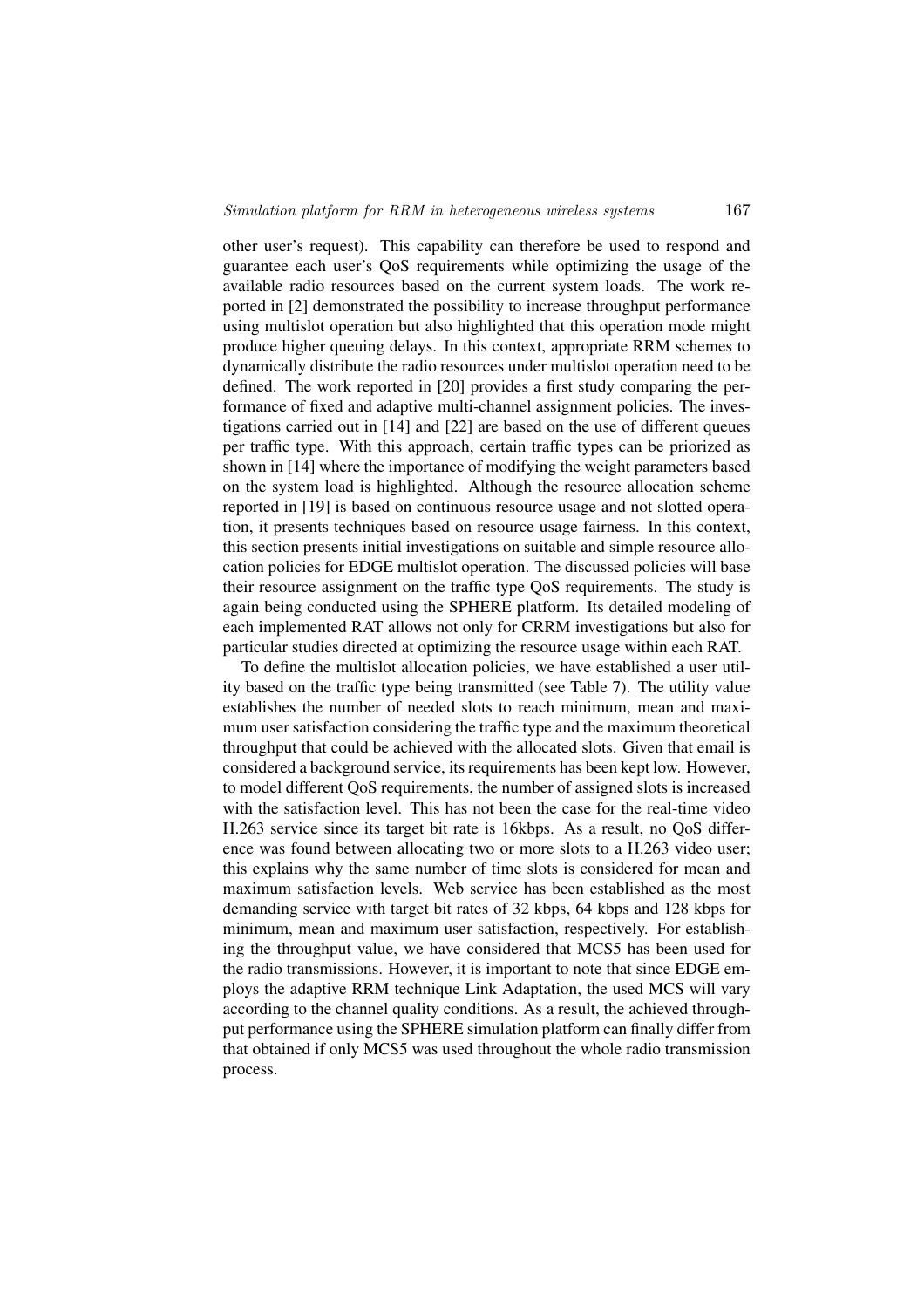|       | Minimum<br>satisfaction | Mean<br>satisfaction | Maximum<br>satisfaction |
|-------|-------------------------|----------------------|-------------------------|
| Web   | 2 slots                 | 3 slots              | 6 slots                 |
| Email | 1 slot                  | 2 slots              | 3 slots                 |
| H.263 | 1 slot                  | 2 slots              | 2 slots                 |

Table 7: User utility values per traffic service.

The evaluated allocation techniques are based on guaranteeing different satisfaction level per user and on potential network operator's policy. These techniques are just initial trials and are being used to demonstrate the capability of the SPHERE simulation platform to investigate RRM techniques seeking to optimize the individual performance of each RAT. However, the authors are currently working on more advanced algorithms that prioritize certain traffic types and that introduce pricing schemes to decide which users should be served with higher OoS.

Figure 8 shows the throughput performance for the alwaysMin, alwaysMean and alwaysMax schemes. These schemes always assign for each traffic type the required slots to guarantee minimum, mean and maximum user satisfaction based on the utility values reported in Table 7. The simulated scenario considers a load of 18 users, uniformly distributed per traffic type, and the availability of just one frequency carrier per cell (or 8 time slots). It is interesting to note the higher throughput performance achieved with EDGE compared to the results shown in Section 3. This is the case because in this section, higher cell radius and cluster sizes are considered in an sectorised cellular environment, therefore reducing the interference levels. As it was expected, the throughput performance increases with the number of allocated slots. However, as the number of allocated slots per user increases so does the percentage of transmissions being queued (see Tables 8 and 9), with the worst delay QoS achieved for the most demanding traffic type, i.e. web. Tables 8 and 9 also show that the mean time a user is queued increases importantly with the most demanding multislot allocation policies (for 16 kbps H.263 video users only small difference in delay QoS performance was observed between the different allocation policies).

|                      | alwaysMin          | alwaysMean         | alwaysMax          |
|----------------------|--------------------|--------------------|--------------------|
| Queued transmissions | 86.9%              | 86.2%              | 93.8%              |
| Mean queue time      | $1.17 \text{ sec}$ | $1.39 \text{ sec}$ | $2.29 \text{ sec}$ |
| Var. queue time      | $7.90 \text{ sec}$ | 38.70 sec          | 65.76 sec          |
| Max. queue time      | 66.73 sec          | 213.94 sec         | 330.87 sec         |

Table 8: Delay performance for web browsing users.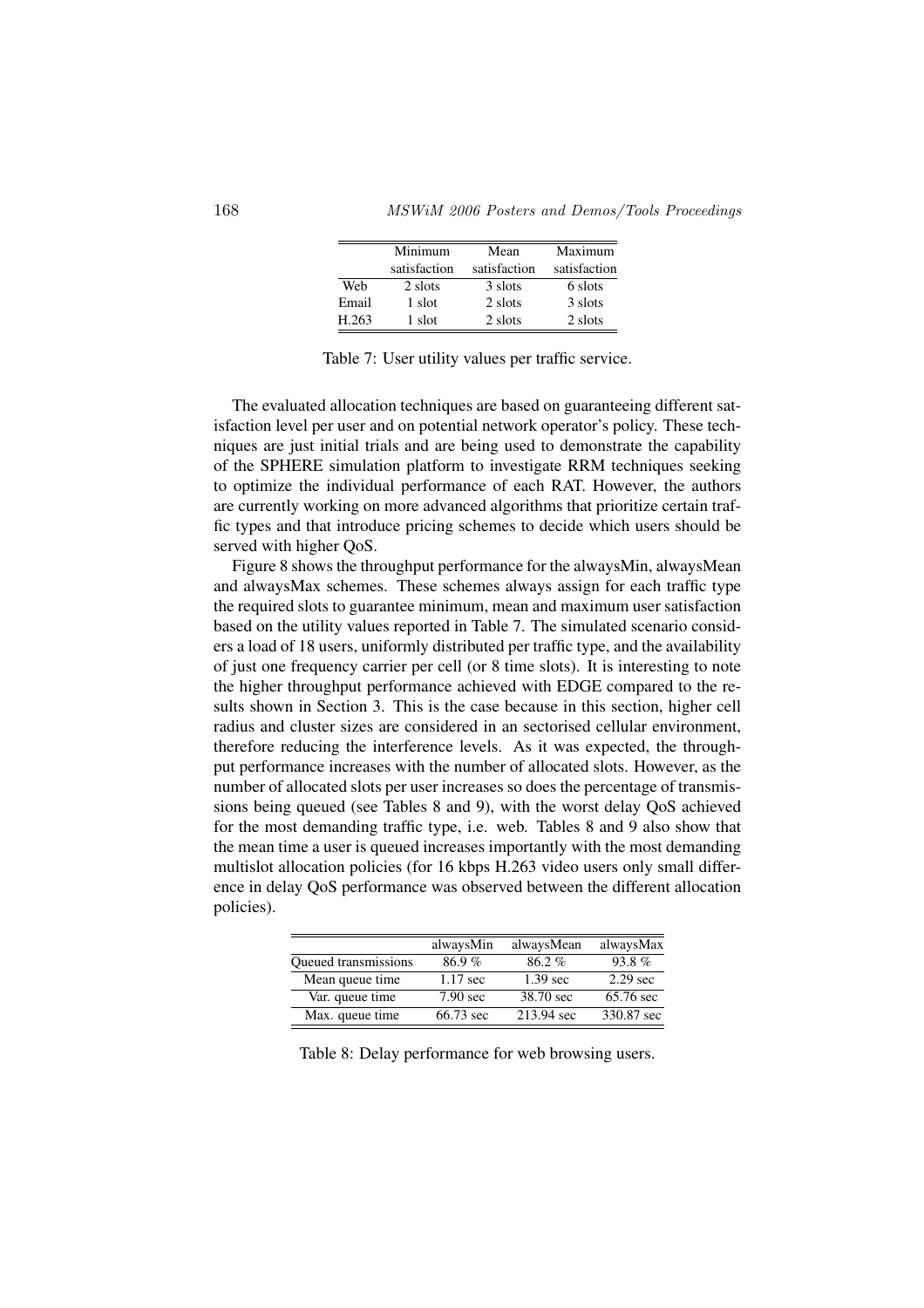

Fig. 8: Throughput for various multislot policies.

| alwaysMin           | alwaysMean           | alwaysMax  |
|---------------------|----------------------|------------|
| 83.1%               | 80.6%                | 87.1%      |
| $0.46$ sec          | $2.53 \text{ sec}$   | 8.81 sec   |
| $1.04 \text{ sec}$  | 142.38 sec           | 828.38 sec |
| $10.97 \text{ sec}$ | $105.24 \text{ sec}$ | 277.80 sec |
|                     |                      |            |

Table 9: Delay performance for email users.

As it has been previously mentioned, the discussed policies and results are just initial proposals used to dimension the multi-channel resource allocation problem and the authors are working on more advanced and dynamic schemes.

#### 5. Conclusions

This work has presented SPHERE, a radio simulation platform for heterogeneous wireless systems developed at the University Miguel Hernandez. The ´ platform, currently modelling GPRS, EDGE and HSDPA, has been designed to investigate advanced RRM and CRRM techniques seeking to optimise the radio resource usage, across RATs and for individual RATs, under dynamically varying channel quality conditions. As a result, SPHERE models in detail the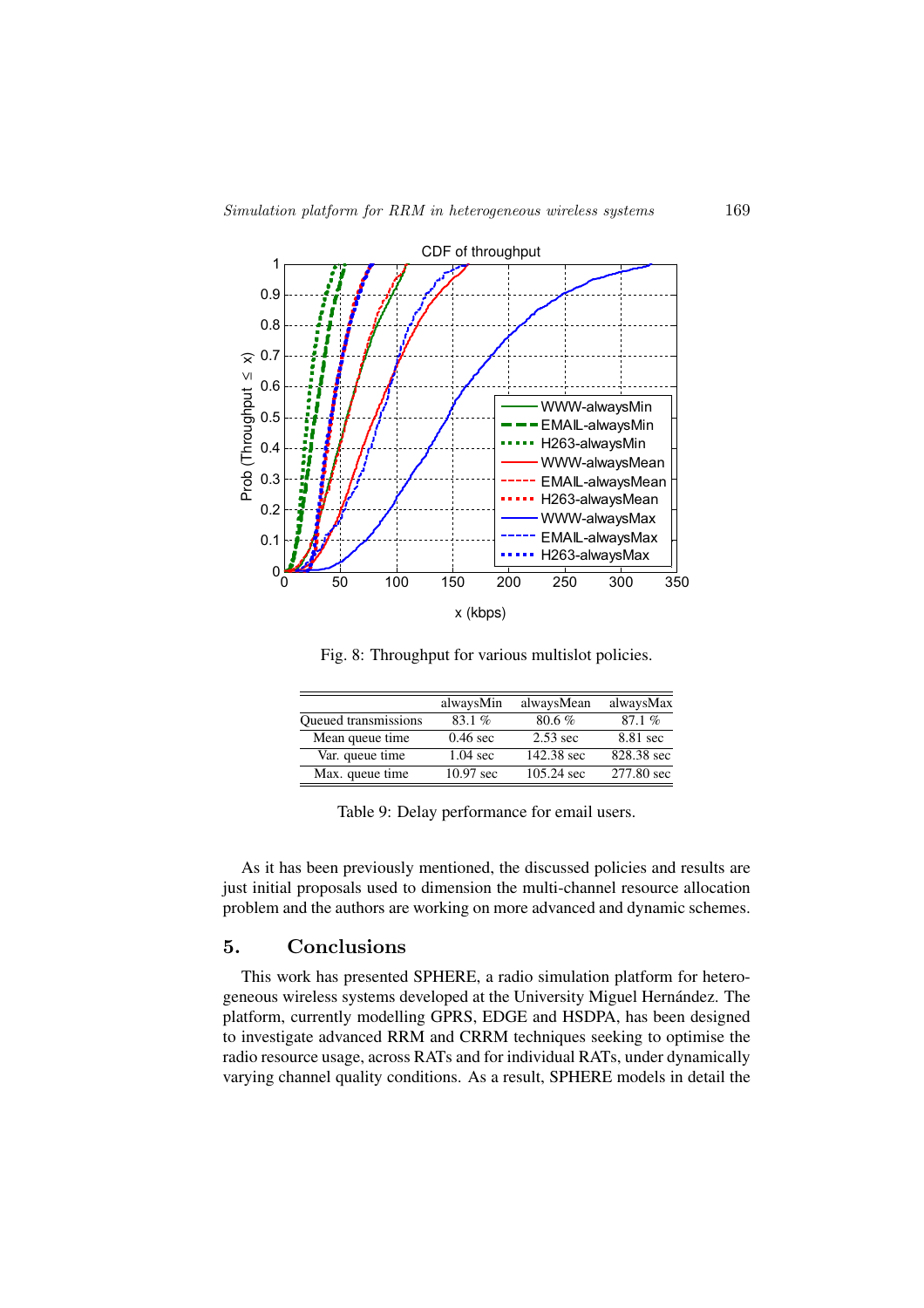radio transmission effects and all specific radio features for the three considered RATs. The platform has been validated through system level simulations and some initial investigations that are being conducted using SPHERE have been explained to illustrate the potential of the implemented software platform.

#### References

- [1] Barford, P. and Crovella, M. Generating representative web workloads for network and server performance evaluation. In *Proceedings of the 1998 ACM SIGMETRICS Joint International Conference on Measurement and Modeling of Computer Systems (SIGMET-RICS'98/PERFORMANCE'98)*, (Madison, United States, June 24-26, 1998). ACM Press, New York, NY, USA, 151-160.
- [2] Buot, T. V. Channel allocation algorithm for TDMA with multiclass users. In *Proceedings of IEEE 46th Vehicular Technology Conference (VTC'96)*, (Atlanta, United States, 28 April-1 May, 1996), 2:953-957.
- [3] DRiVE IST Project, Dynamic spectrum allocation algorithm including results of DSA performance simulations, deliverable D09, 30, 2002.
- [4] DRiVE IST Project, Description of traffic distribution process suitable for DRiVE, deliverable D12, 21,76, 2002.
- [5] EVEREST IST Project, Simulation tools: inherited features and newly implemented capabilities, deliverable D07, 2004.
- [6] EVEREST IST Project, Simulation tools: final version capabilities and features, deliverable D14, 2005.
- [7] Frederiksen, F. and Kolding, T. E. Performance and modeling of WCDMA/HSDPA transmission/H-ARQ schemes. In *Proceedings of IEEE 56th Vehicular Technology Conference (VTC'02)*, (Vancouver, Canada, September 24-28, 2002), 1:472-476.
- [8] Gozálvez, J. and Dunlop, J. Link level modelling techniques for analysing the configuration of link adaptation algorithms in mobile radio networks. *In Proceedings of 5th European Wireless Conference (EW'04)*, (Barcelona, Spain, February 24-27, 2004), 325-330.
- [9] Gozálvez, J. and González-Delicado, J. J. Channel allocation mechanisms for improving QoS in packet mobile radio networks. *Electronics Letters*, (Jan. 2005), 21-22.
- [10] Gozálvez, J., López-Benítez, M. and Lázaro, O. Link adaptation algorithm for improved wireless transmission of delay-sensitive packet data services. *Electronic Letters*, (Jul. 2005), 813-815.
- [11] Gozálvez, J., Rodríguez-Mayol, A., Sánchez-Soriano, J., Llorca-Pascual, N. and Pulido-Cayuela, M. Improving QoS in packet mobile radio networks through coordinated crosslayer channel assignment schemes. In *Proceedings of 12th European Wireless Conference (EW'06)*, (Athens, Greece, April 2-5, 2006).
- [12] Gudmundson, M. Correlation model for shadow fading in mobile radio systems. *Electronics Letters*, (Nov. 1991), 2145-2146.
- [13] Ho, J., Zhu, Y. and Madhavapeddy, S. Throughput and buffer analysis for GSM general packet radio service (GPRS). In *Proceedings of IEEE Wireless Communications and Networking Conference (WCNC'99)*, (New Orleans, United States, September 21-24, 1999), 1427-1431.